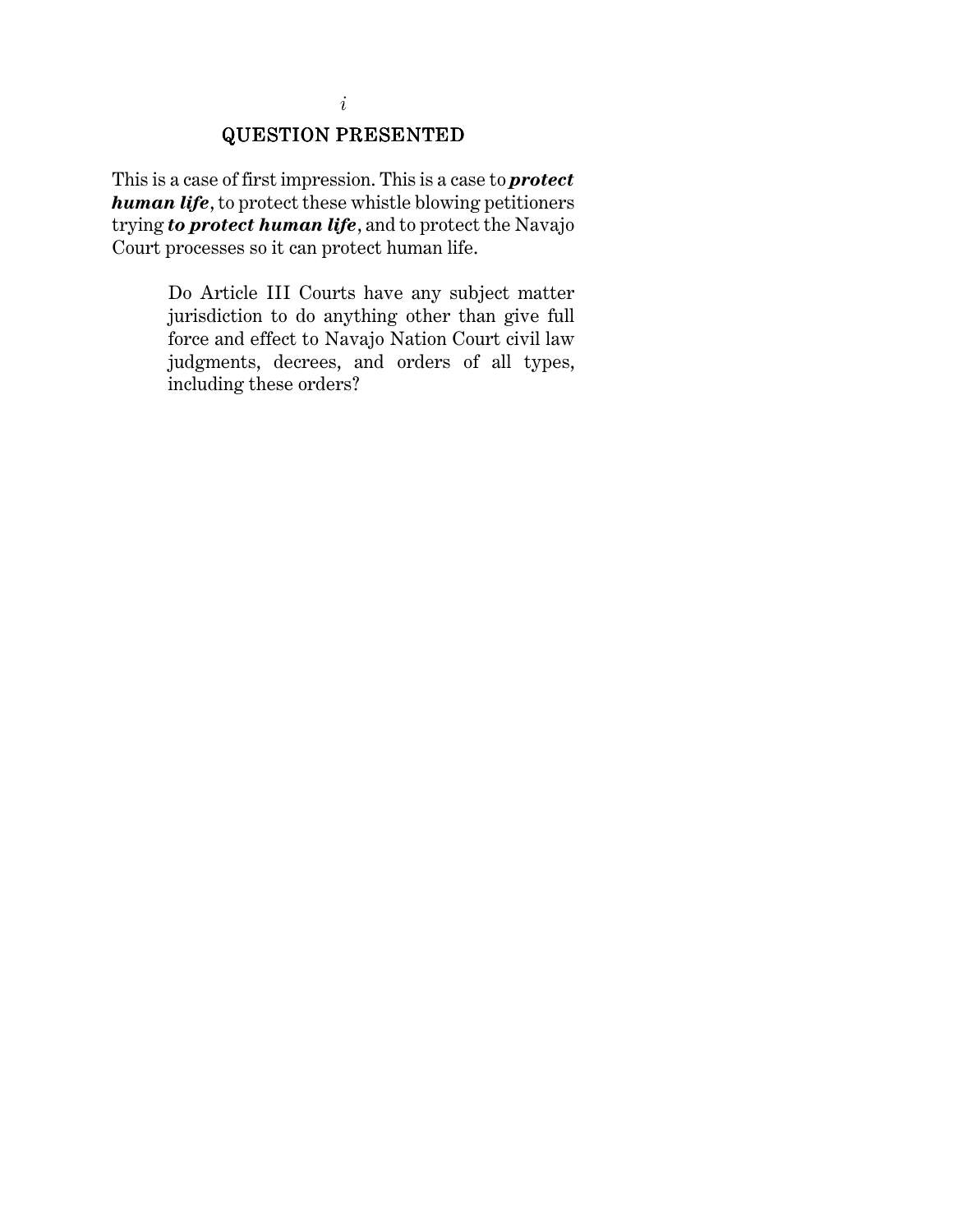#### RULE 29.6

#### DONNA SINGER, Fred Riggs, and Al Dickson, Petitioners/Plaintiffs

#### v.

#### SAN JUAN COUNTY (A Utah County) , SAN JUAN HEALTH

SERVICES DISTRICT (a Utah Independent Political Subdivision), ex- County Commissioner J. Tyron, Lewis, ex- County Commissioner Bill Redd, ex-County Commissioner Mark Maryboy (official capacity only), County Commissioner Bruce Adams (official capacity only), County Commissioner Kenneth Maryboy (official capacity only), County Commissioner Lynne Stevens (official capacity only), San Juan County Attorney Craig Halls, Reid Wood, Cleal Bradford, Roger Atcitty, John Lewis, John Housekeeper, Karen Adams, Patsy Shumway (official capacity only), County Administrator/ex San Juan Health Services District CEO Richard Bailey, Mr. R. Dennis Ickes, Esq, Truck Insurance, and other John and Jane Does as yet to be identified, officially and individually, jointly and severably, Respondents/Defendants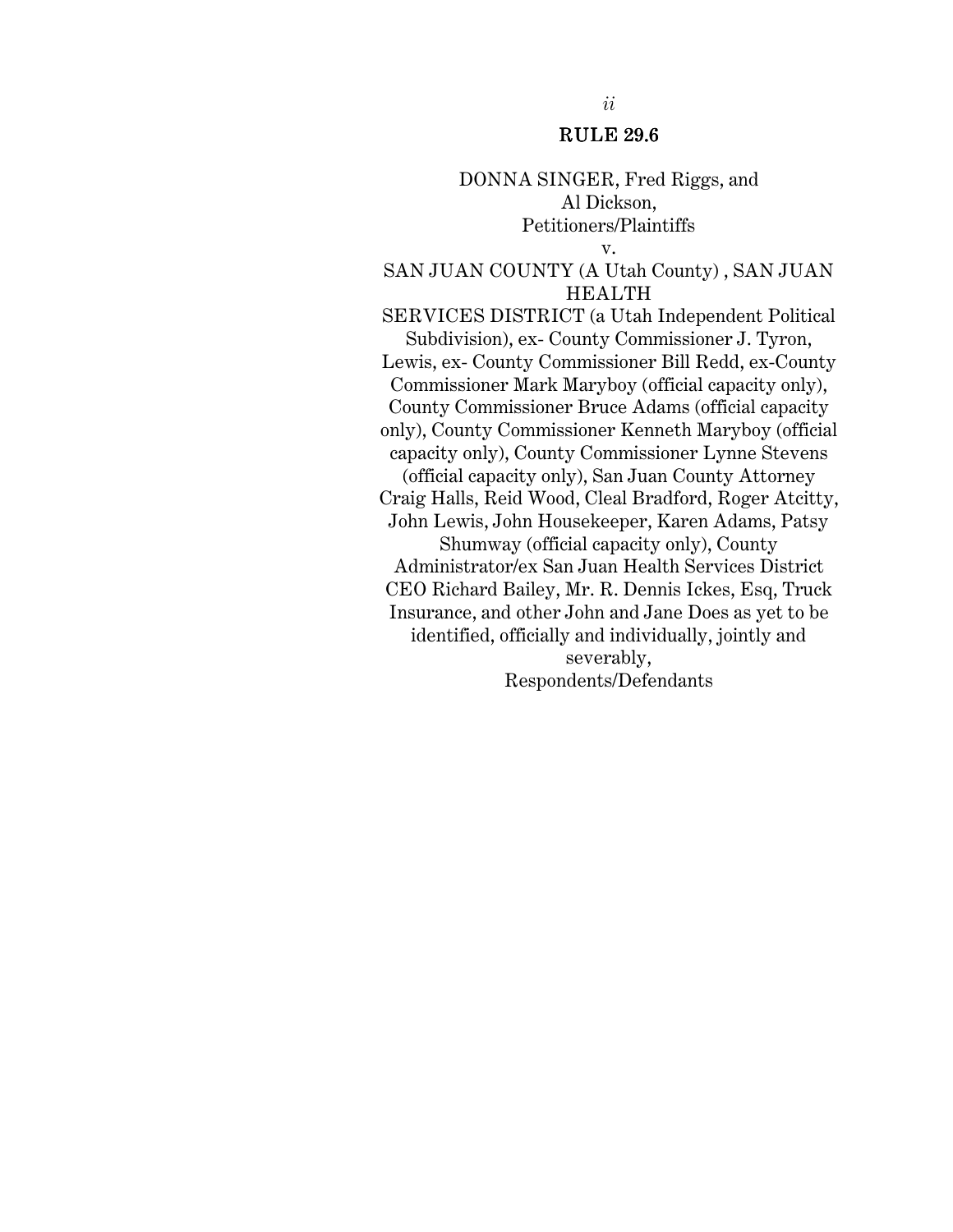# TABLE OF CONTENTS

#### APPENDIX

(July 18, 2007)MacArthur et al v. San Juan County et al Tenth Circuit Dismissal 05-4295, 05-4317..................... 1a-39a (October 12, 2005) MacArthur et al v. San Juan County et al U.S. District Court Case no. 2:00cv0584 40a-427a (October 7, 2002) MacArthur et al v. San Juan County et al Tenth Circuit remand 01-4001............................. 430a-452a (December 28, 1999) Singer et al v. San Juan County et al Navajo Nation District Court Shiprock Case no. SR-CV-162-99-CV Preliminary Injunction Order .... 453a-483a (March 1, 1999) Singer et al v. San Juan County et al Navajo Nation District Court Shiprock Case no. SR-CV-162-99-CV Court Denies Reconsideration .......... 484a-504a (March 6, 2000) Singer et al v. San Juan County et al Navajo Nation District Court Shiprock Case no. SR-CV-162-99-CV Special Order to Aid Satisfaction Of the Preliminary Injunction .......................................... 505a-506a (March 15, 2000) Singer et al v. San Juan County et al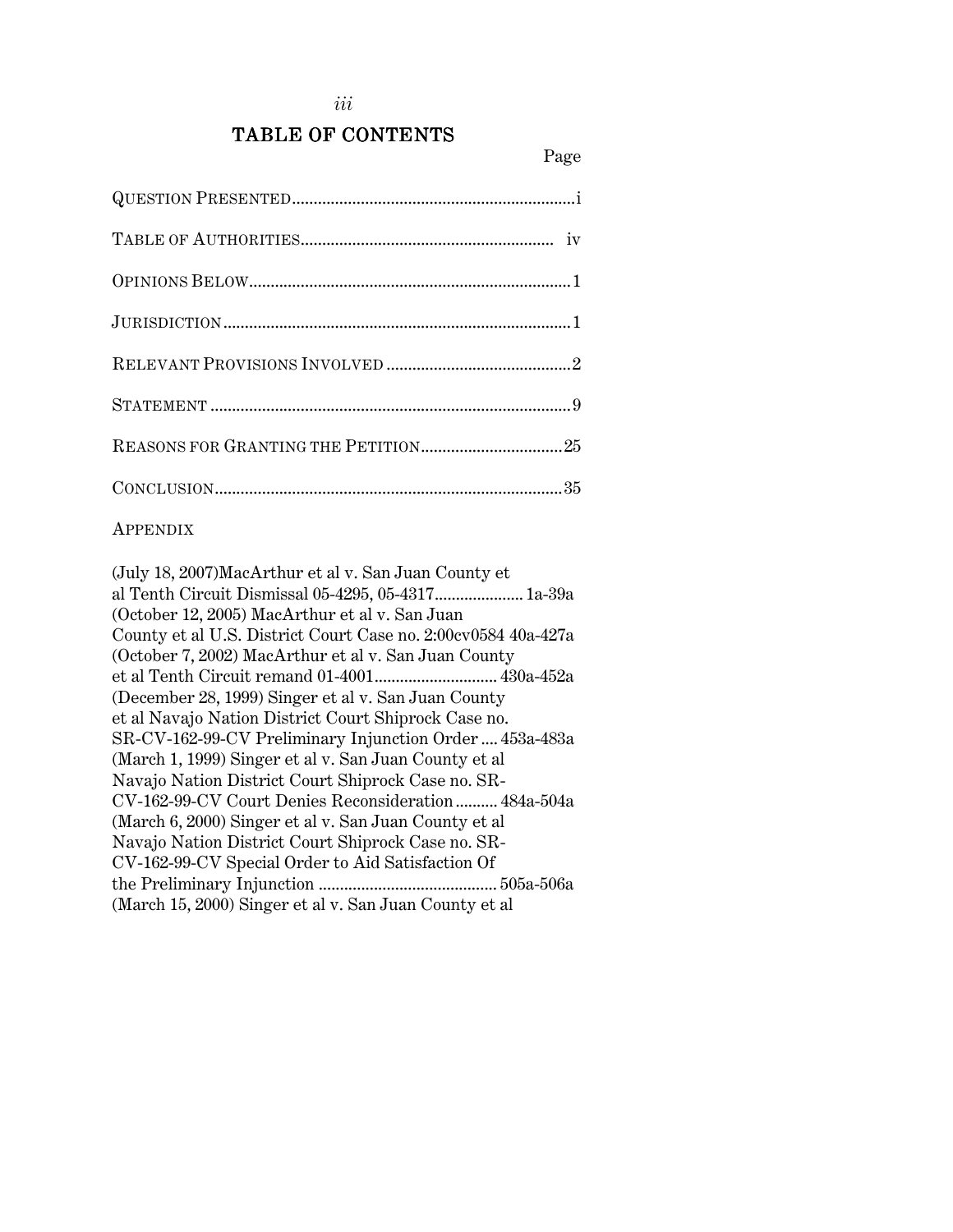| Navajo Nation District Court Shiprock Case no. SR-       |
|----------------------------------------------------------|
| CV-162-99-CV Order for all Defendants to be Bound        |
|                                                          |
| (September 20, 2002) Affidavit of Mark Maryboy 510a-518a |
| (October 5, 2002) U.S. District Court 2:00cv0584         |
|                                                          |
| (October 31, 2002) U.S. District Court 2:00cv0584        |
|                                                          |
| (December 15, 2002) U.S. District Court 2:00cv0584       |
|                                                          |
| Agreement between the Secretary of the Department        |
|                                                          |
| (April 24, 2003) Affidavit of Donna Singer as to         |
|                                                          |
| (December 6, 1998) Aneth Chapter Resolution 565a-567a    |
| (December 6, 1998) Red Mesa Chapter Resolution 568a-571a |
| (May 9, 2003) Survey Result analysis of Dr. Jane         |
|                                                          |
|                                                          |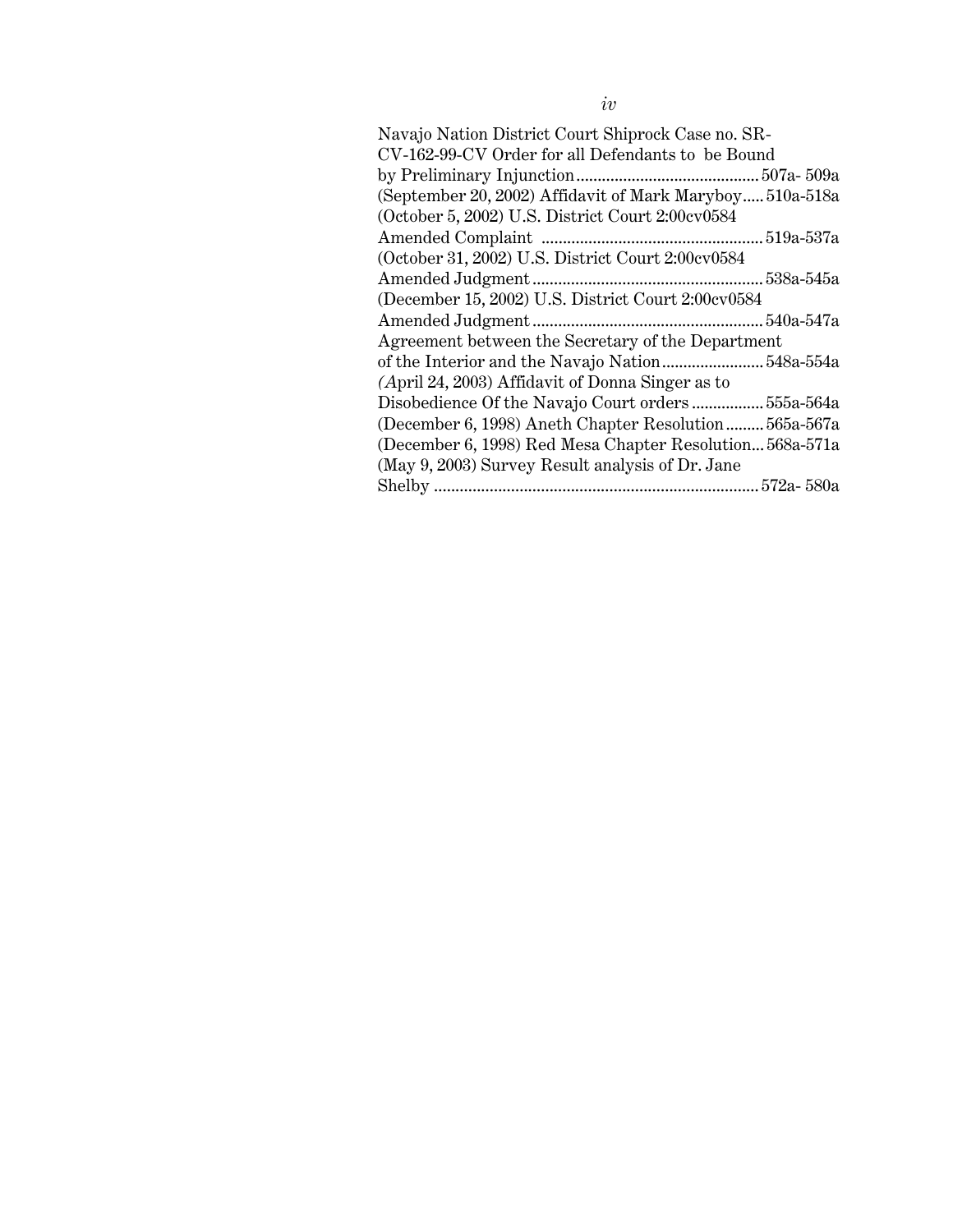#### TABLE OF AUTHORITIES

Page

#### **Cases**

Atkinson Trading Post v. Shirley, 532 U.S. 645, 653 (2001).. 10 Burlington Northern & Santa Fe Ry. Co. v. Burton, 270 F.3d 942 (10th Cir. 2001) .......................................................... 17, 25 Cherokee Nation v. Georgia (1831), 30 U.S. 1,(1831) ............. 34 Dames & Moore v. Regan, 453 U.S. 654, 668 (1981)............... 18 El Paso Natural Gas Co. v. Neztsosie, 526 U.S. 473, 479 (1999) .................................................................................................. 15 Elliot v. Piersol, 1 Pet. 328, 340, (1828).................................... 31 Fisher v. District Court, 424 U.S. 382 (1976).......................... 32 Freytag v. Commissioner, 501 U.S. 868 (1991)....................... 27 High Country Citizens Alliance v. Clarke, 454 F.3d 1177, 1180 (10th Cir. 2006) ....................................................................... 25 Hilderbrand v. Taylor, 327 F.2d 205, 207 (10th Cir. 1964) .... 17 Hilton v. Guyot, 159 U.S. 113, 203 (1895) ................................ 31 Iowa Mutual Ins. Co. v. LaPlante, 480 U.S. 9 (1987) 30, 32 Jinks v. Richland County, 538 U. S. 456, 466 (2003)............... 10 Lone Wolf v. Hitchcock, 187 U.S. 553, 565, 23 S.Ct. 216, 221, 47 L.Ed. 299 (1903)................................................................. 27 McClanahan and Progeny. Kinney v. Clark, 1844 U.S. Lexis 32, \*, 43 U.S. 76....................................................................... 35 McClanahan v. Arizona State Tax Comm'n, 411 U.S. 164 (1973).................................................................................. 24, 30 Missouri v. Holland, 252 U.S. 416, 432 (1920).................... 18, 28 Montana v. United States 450 U.S. 544, 565-566 (1981) ........ 10 Morton v. Mancari 417 U.S. 535 (1974) .................................... 35 Navajo Indian Country. Alaska v. Native Village of Venetie Tribal Government, 522 U.S. 520 (1998) ............................. 17 Nevada v. Hicks, 533 U.S. 353 (2001)....................................... 10 Nevada v. U.S. (1983) 463 U.S. 110, 103 S.Ct. 2906, 7 L.Ed.2d 509 (1983)................................................................................. 35 Northern Insurance Company of New York v. Chatham County, Georgia, 547 U.S. \_\_\_ (2006) .................................. 10 Riggs v. San Juan County, 539 U.S. 902, 123 S. Ct. 2246, 156 L. Ed. 2d 110............................................................................. 1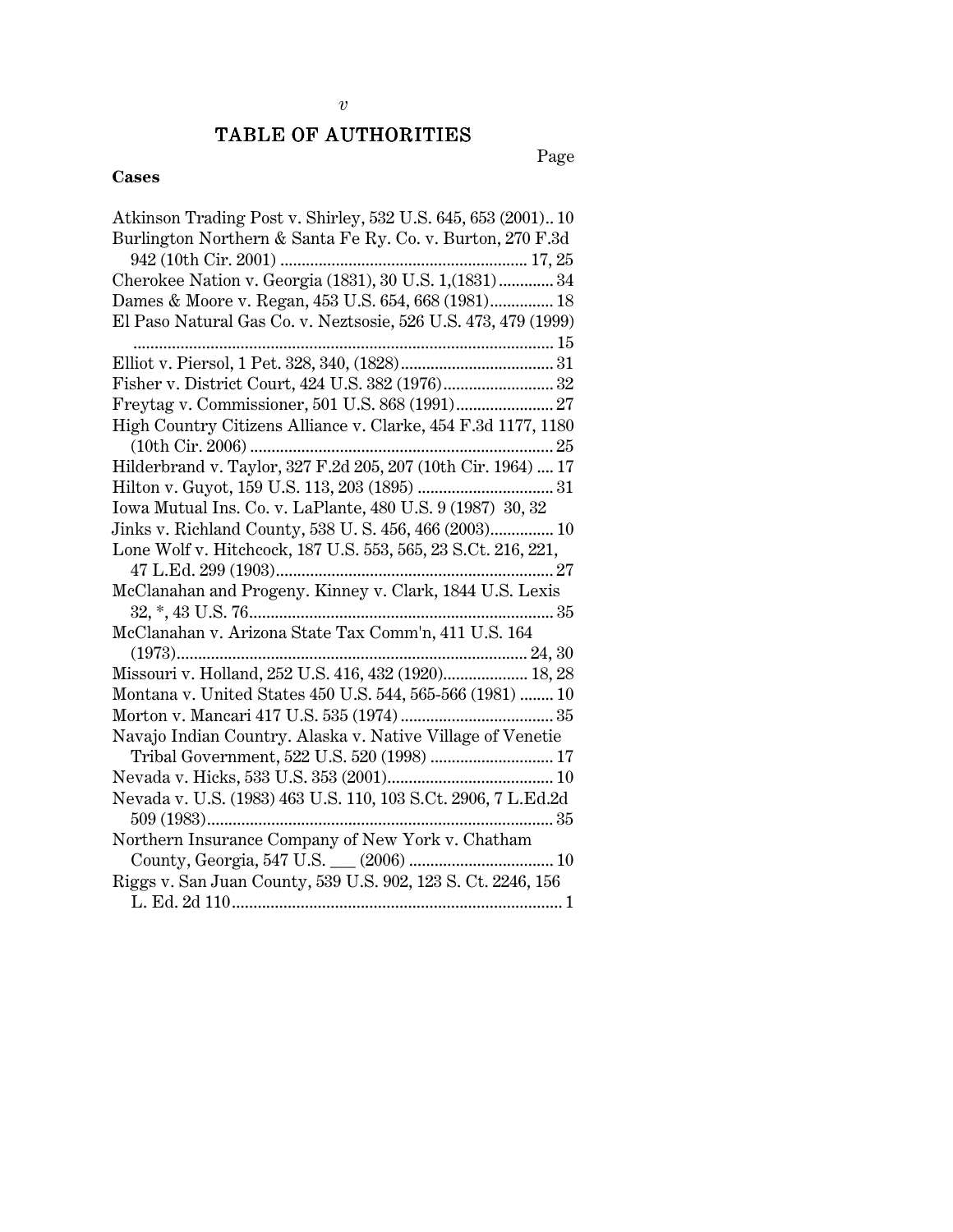| Santa Clara Pueblo v. Martinez, 436 U.S. 49, 65-66 (1978)    |  |
|--------------------------------------------------------------|--|
|                                                              |  |
| Seymour v. Superintendent of Washington State                |  |
|                                                              |  |
| Strate v. A-1 Contractors, 520 U.S. 438, 453 (1997)  10      |  |
| U.S. v. Belmont, 301 U.S. 324, 329-330 (1937) 18             |  |
| U.S. v. Curtiss-Wright Export Corp. 299 U.S. 304, 319 (1936) |  |
|                                                              |  |
|                                                              |  |
|                                                              |  |
| United States v. Mazurie, 419 U.S. 544, 557, (1975) 17       |  |
| Utah v. Babbitt 53 F.3d 1145, 1148 (10th Cir. 1995) 25       |  |
|                                                              |  |
|                                                              |  |
|                                                              |  |

#### **Statutes**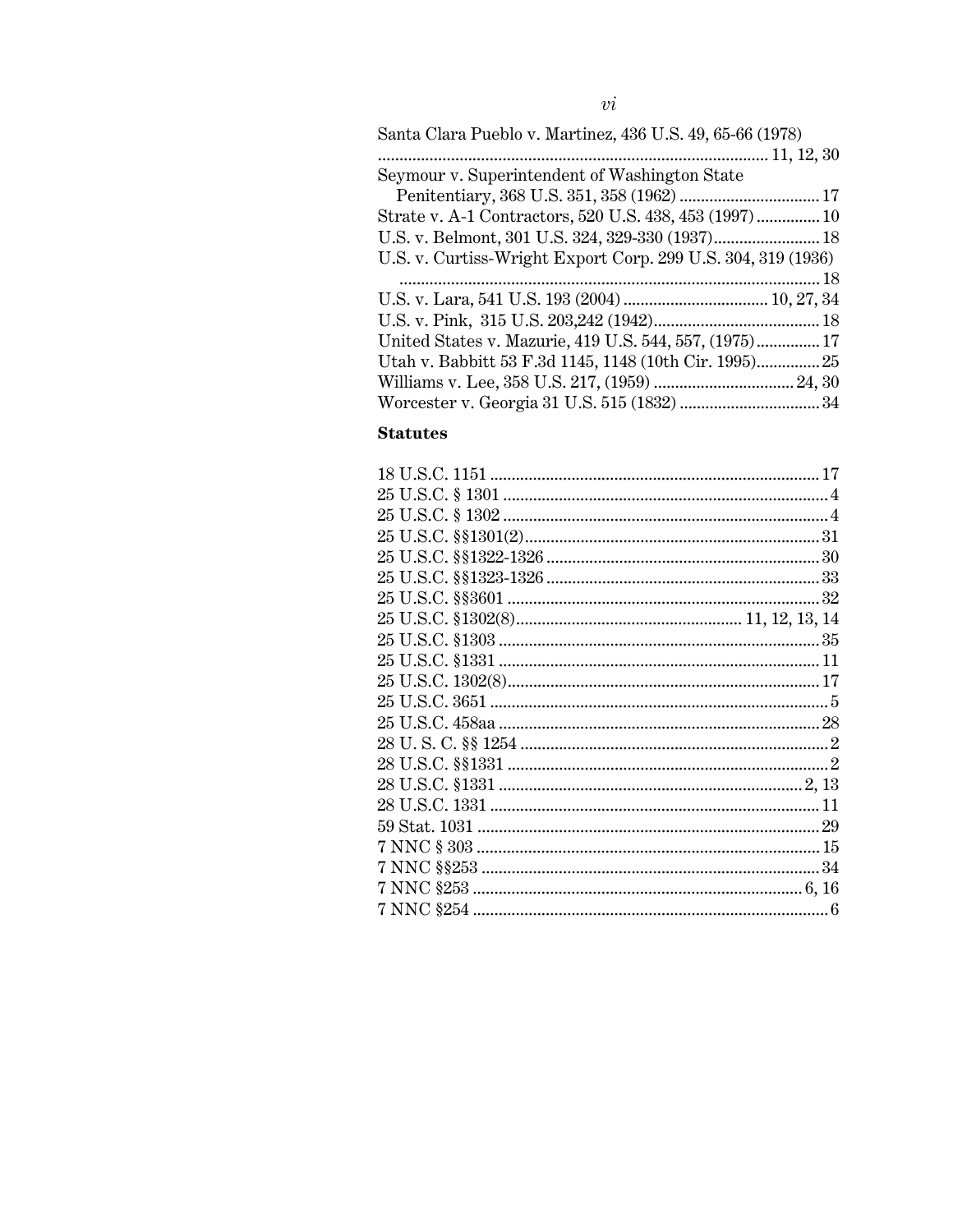| $\cdot$ $\cdot$<br>าาา |  |
|------------------------|--|
|                        |  |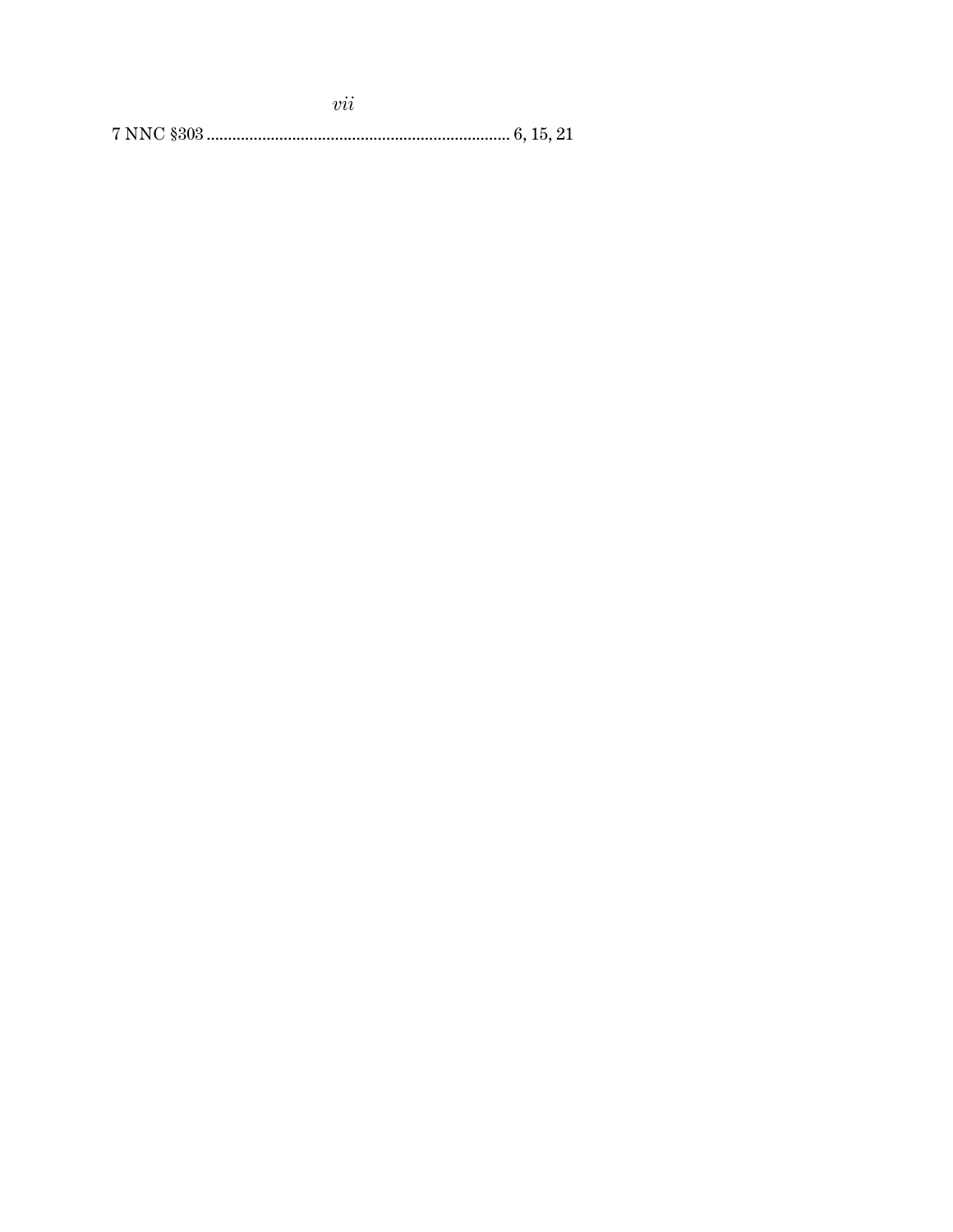# PETITION FOR A WRIT OF CERTIORARI

Petitioners, by and through undersigned counsel, hereby respectfully petitions this Court for a Writ of Certiorari to hear their appeal of the Tenth Circuit Court's opinion in this case.

## OPINIONS BELOW OPINIONS BELOW

Tenth Circuit Court vacating prior District Court decision and remanding the case, MacArthur et al v. San Juan County et al, 309 F.3d 1216; 2002 U.S. App. LEXIS 20987 (2002) US Supreme Court certiorari denied by Riggs v. San Juan County, 539 U.S. 902, 123 S. Ct. 2246, 156 L. Ed. 2d 110, 2003 U.S. LEXIS 4286 (2003) US Supreme Court certiorari denied by San Juan County v. Riggs, 539 U.S. 902, 123 S. Ct. 2252, 156 L. Ed. 2d 110, 2003 U.S. LEXIS 4287 (2003) US Supreme Court certiorari denied by San Juan Health Servs. v. Riggs, 539 U.S. 902, 123 S. Ct. 2252, 156 L. Ed. 2d 110, 2003 U.S. LEXIS 4288 (2003) Dismissal motions ruled upon MacArthur v. San Juan County, 416 F. Supp. 2d 1098, 2005 U.S. Dist. LEXIS 25235 (D. Utah, 2005) ("MacArthur" )

Tenth Circuit Court affirms district court refusal to enforce Navajo Court orders, vacates those portions of the U.S. District Court decision affirming jurisdiction of the Navajo Court.

MacArthur et al v. San Juan County et al, 497 F.3d 1057; 2007 U.S. App. LEXIS 17008 (2007).

#### JURISDICTION JURISDICTION

 On July 18, 2007 the Tenth Circuit entered its judgment. (Appendix pg. 1a et seq. ) On August 14,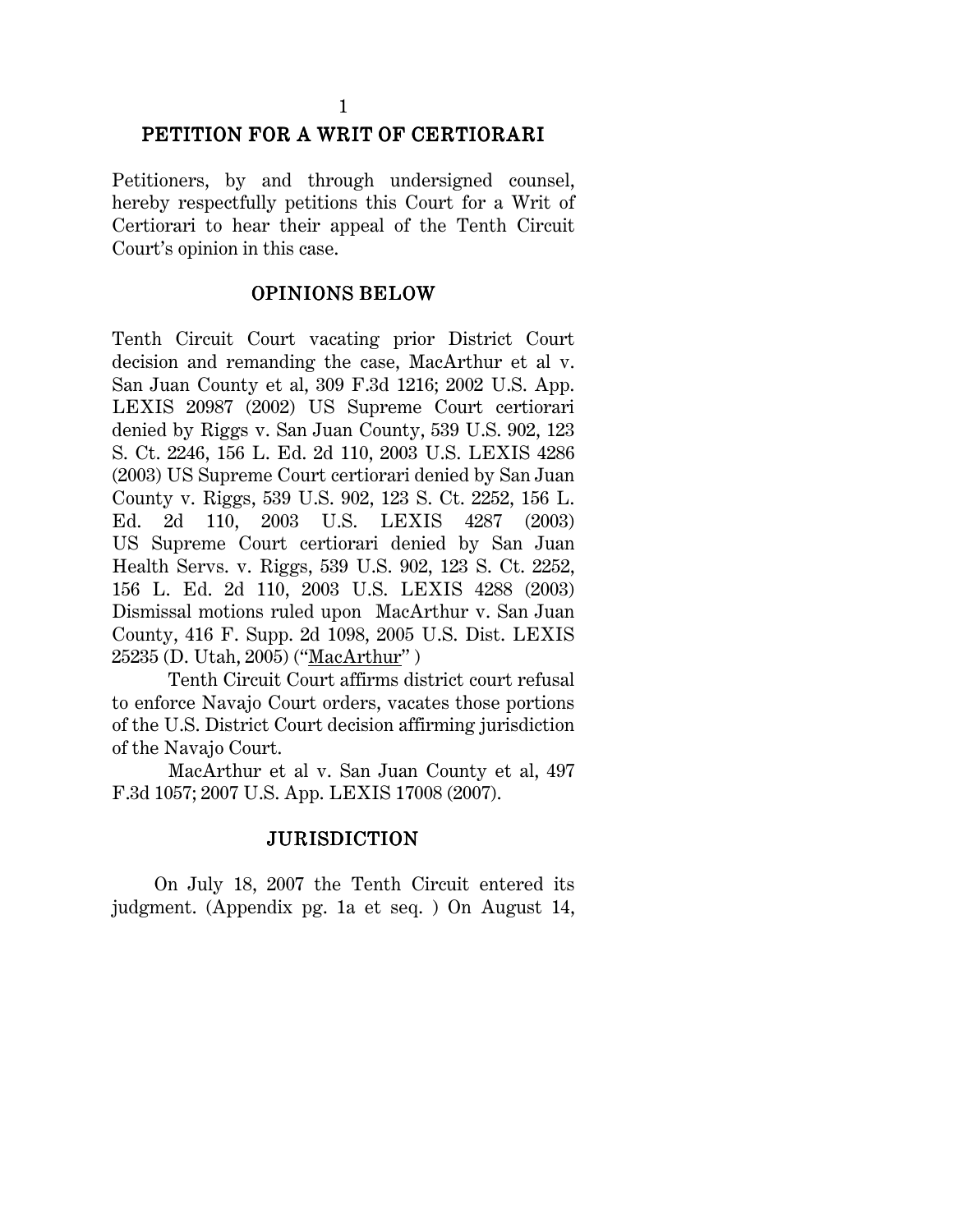2007 the Court denied the Petitioners motions for reconsideration and en banc review. (Appendix pg. 582a- 583a) . This Court's jurisdiction to hear appeals is invoked under 28 U. S. C. §§ 1254 (1), 2101(e). The authority of a Federal District Court to grant the Petitioners' relief is found in 28 U.S.C. §§1331, 1343, Article III, . Petitioners challenge this Court's Article III jurisdictional authority to review, diminish, or vacate Tribal Court authority and de novo review of Navajo Court judgments

as outside 28 U.S.C. §1331.

# RELEVANT PROVISIONS INVOLVED

## U.S. Constitution Art. 1

# "Section 1.

All legislative Powers herein granted shall be vested in a Congress of the United States, which shall consist of a Senate and House of Representatives. ….

#### Section 8.

The Congress shall have Power To lay and collect Taxes, Duties, Imposts and Excises, to pay the Debts and provide for the common Defence and general Welfare of the United States; but all Duties, Imposts and Excises shall be uniform throughout the United States;

To borrow Money on the credit of the United States;

To regulate Commerce with foreign Nations, and among the several States, and with the Indian Tribes…"

# ARTICLE II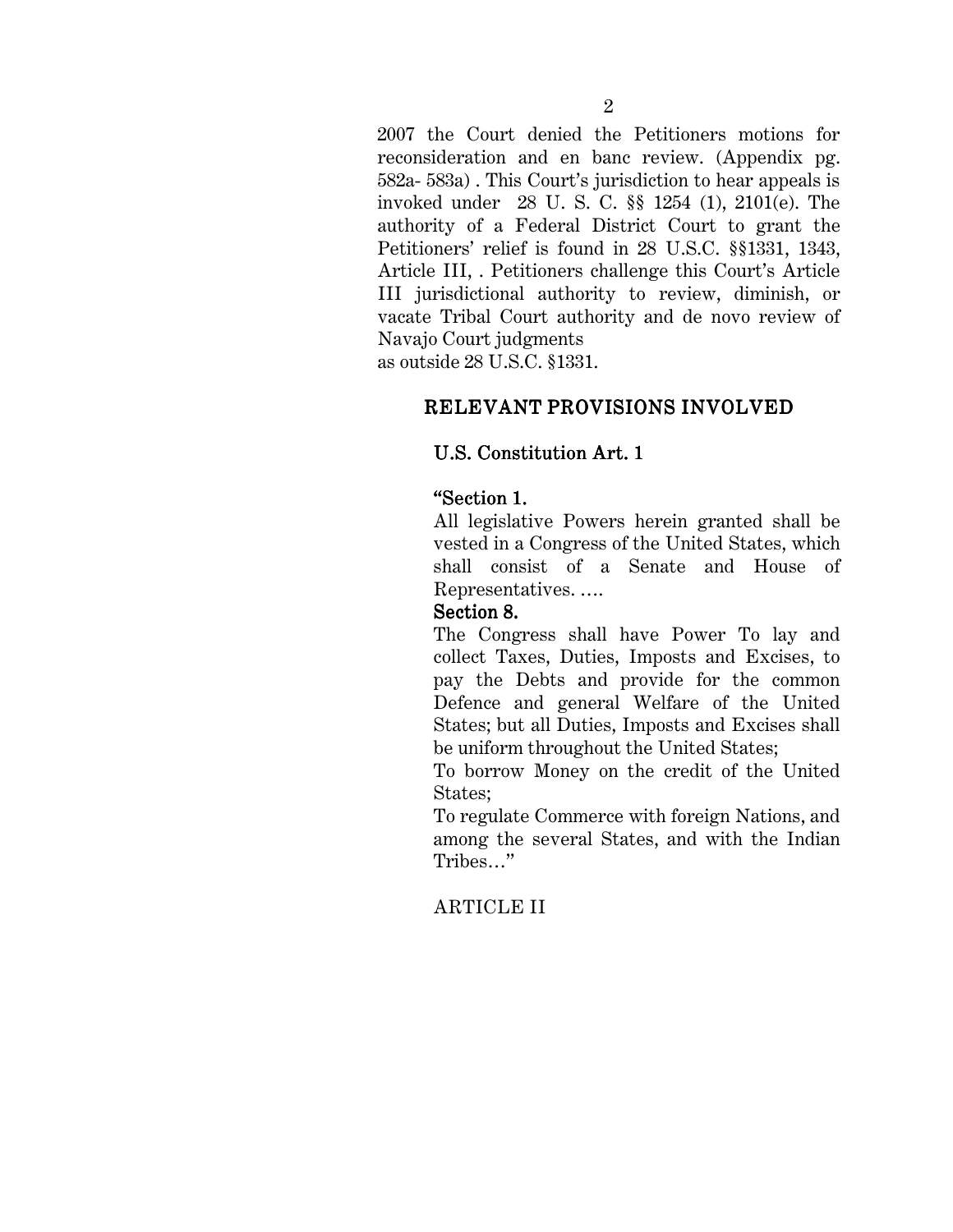#### "Section 1. "Section 1. "Section 1.

The executive Power shall be vested in a President of the United States of America….. Section 2.

….He shall have Power, by and with the Advice and Consent of the Senate, to make Treaties, provided two thirds of the Senators present concur;

Section 3

….he shall take Care that the Laws be faithfully executed…."

# ARTICLE III

# "Section 1. "Section 1. "Section 1.

The judicial Power of the United States, shall be vested in one supreme Court, and in such inferior Courts as the Congress may from time to time ordain and establish.

#### Section 2.

The judicial Power shall extend to all Cases, in Law and Equity, arising under this Constitution, the Laws of the United States, and Treaties made, or which shall be made, under their Authority

….In all the other Cases before mentioned, the Supreme Court shall have appellate Jurisdiction, both as to Law and Fact, with such Exceptions, and under such Regulations as the Congress shall make."

# **ARTICLE IV**

# Section 3.

"..The Congress shall have Power to dispose of and make all needful Rules and Regulations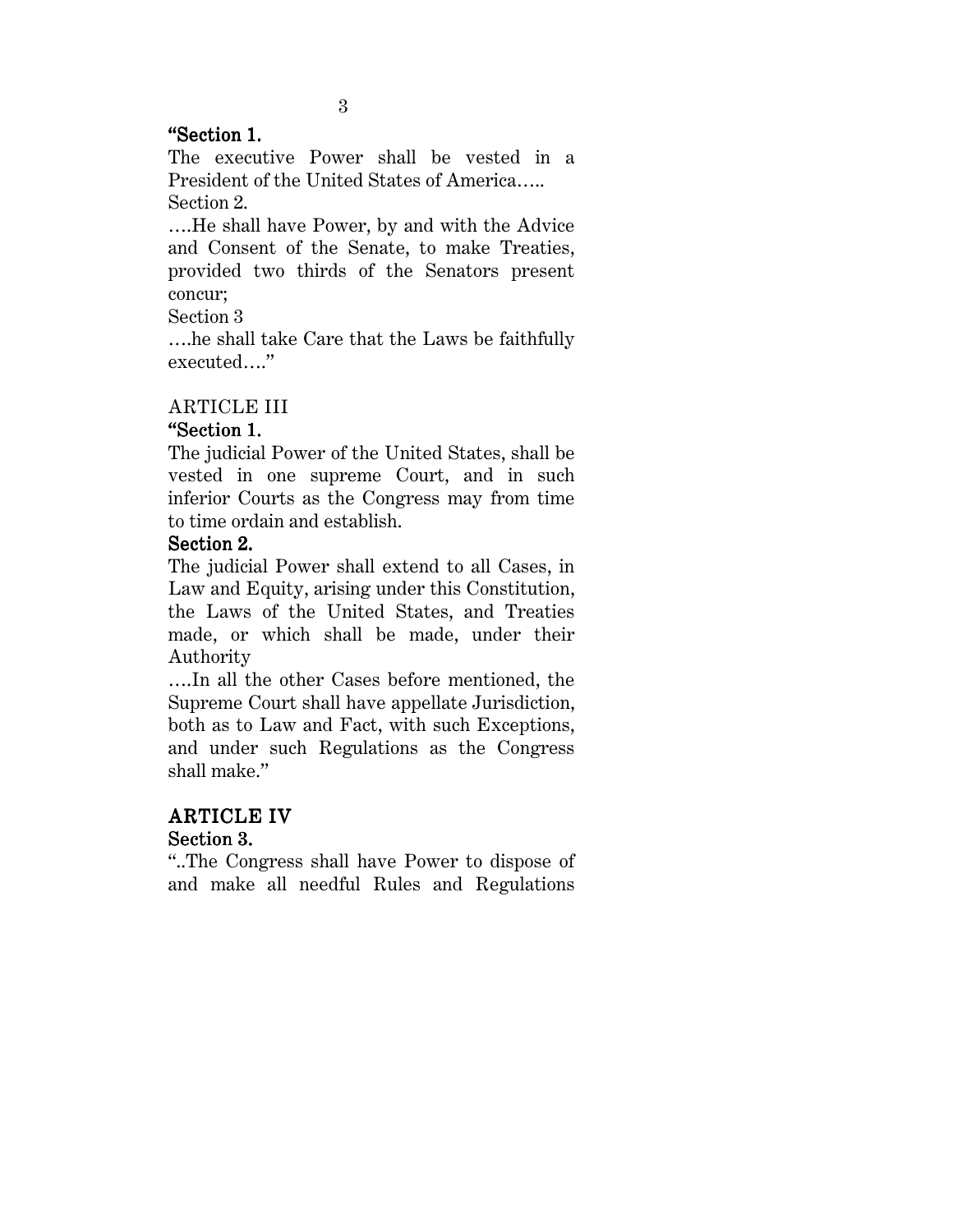respecting the Territory or other Property belonging to the United States…"

# **ARTICLE VI**

"This Constitution, and the Laws of the United States which shall be made in Pursuance thereof; and all Treaties made, or which shall be made, under the Authority of the United States, shall be the supreme Law of the Land; and the Judges in every State shall be bound thereby, any Thing in the Constitution or Laws of any state to the Contrary notwithstanding. "

## **Federal Statutes**

25 U.S.C. § 1301. "*Definitions*

For purposes of this subchapter, the term –

(2) ''powers of self-government'' means and includes all governmental powers possessed by an Indian tribe, executive, legislative, and judicial, and all offices, bodies, and tribunals by and through which they are executed, including courts of Indian offenses; and means the inherent power of Indian tribes, hereby recognized and affirmed, to exercise criminal jurisdiction over all Indians;…"

25 U.S.C. § 1302." *Constitutional rights*

No Indian tribe in exercising powers of selfgovernment shall -….

(8)deny to any person within its jurisdiction the equal protection of its laws or deprive any person of liberty or property without due process of law; …"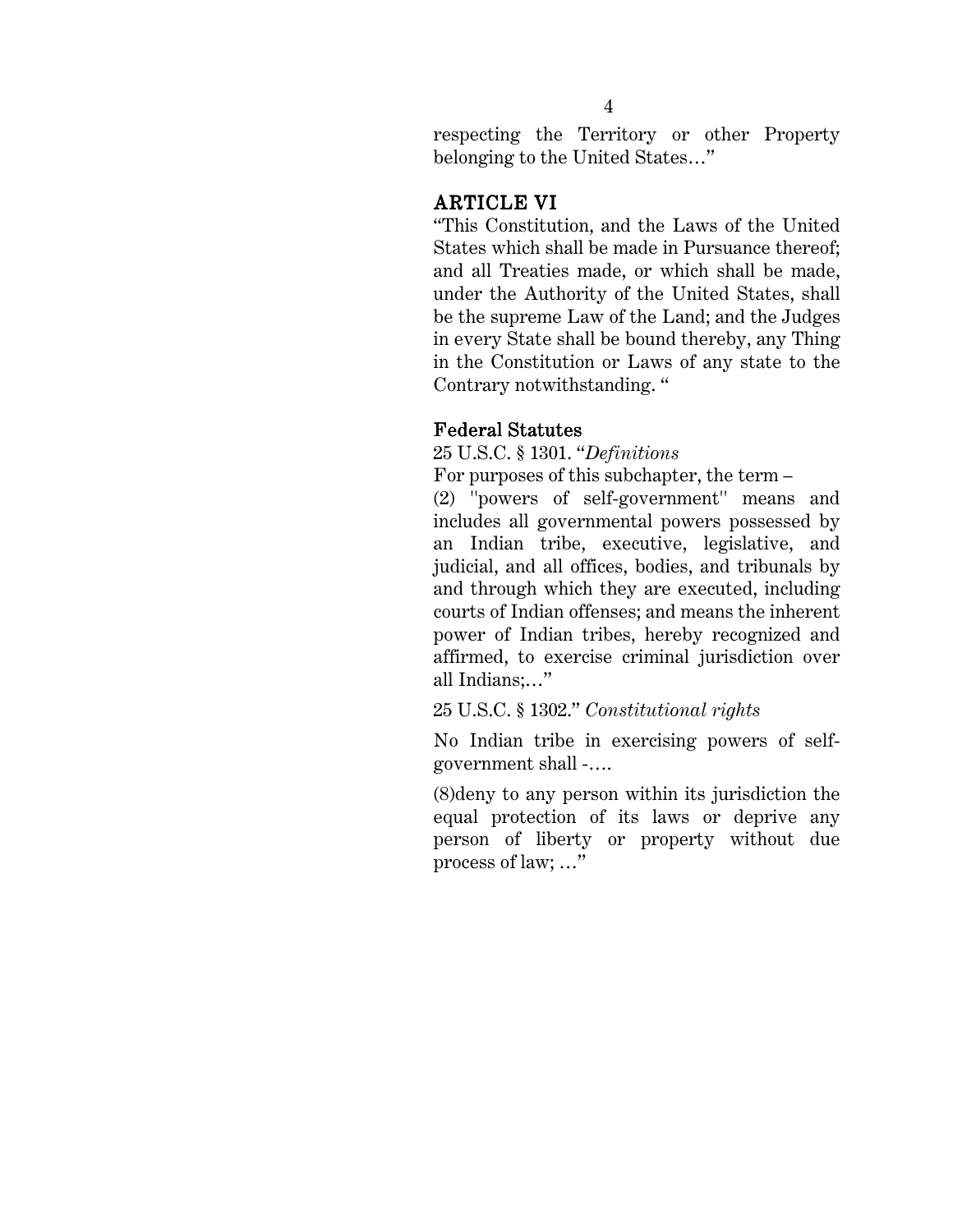25 U.S.C.§ 3601*." Findings* 

The Congress finds and declares that—

(1) there is a government-to-government (1) relationship between the United States and each Indian tribe;

(2) the United States has a trust responsibility (2) to each tribal government that includes the protection of the sovereignty of each tribal government;

(3) Congress, through statutes, treaties, and the (3) exercise of administrative authorities, has recognized the self-determination, self-reliance, and inherent sovereignty of Indian tribes;

(4) Indian tribes possess the inherent authority (4) to establish their own form of government, including tribal justice systems;

(5) tribal justice systems are an essential part of (5) tribal governments and serve as important forums for ensuring public health and safety and the political integrity of tribal governments; …"

(6) Congress and the Federal courts have (6) repeatedly recognized tribal justice systems as the appropriate forums for the adjudication of disputes affecting personal and property rights;…"

25 U.S.C. 3651 "Findings

The Congress finds and declares that— ….

 (6) Congress and the Federal courts have (6) repeatedly recognized tribal justice systems as the most appropriate forums for the adjudication of disputes affecting personal and property rights on Native lands;…"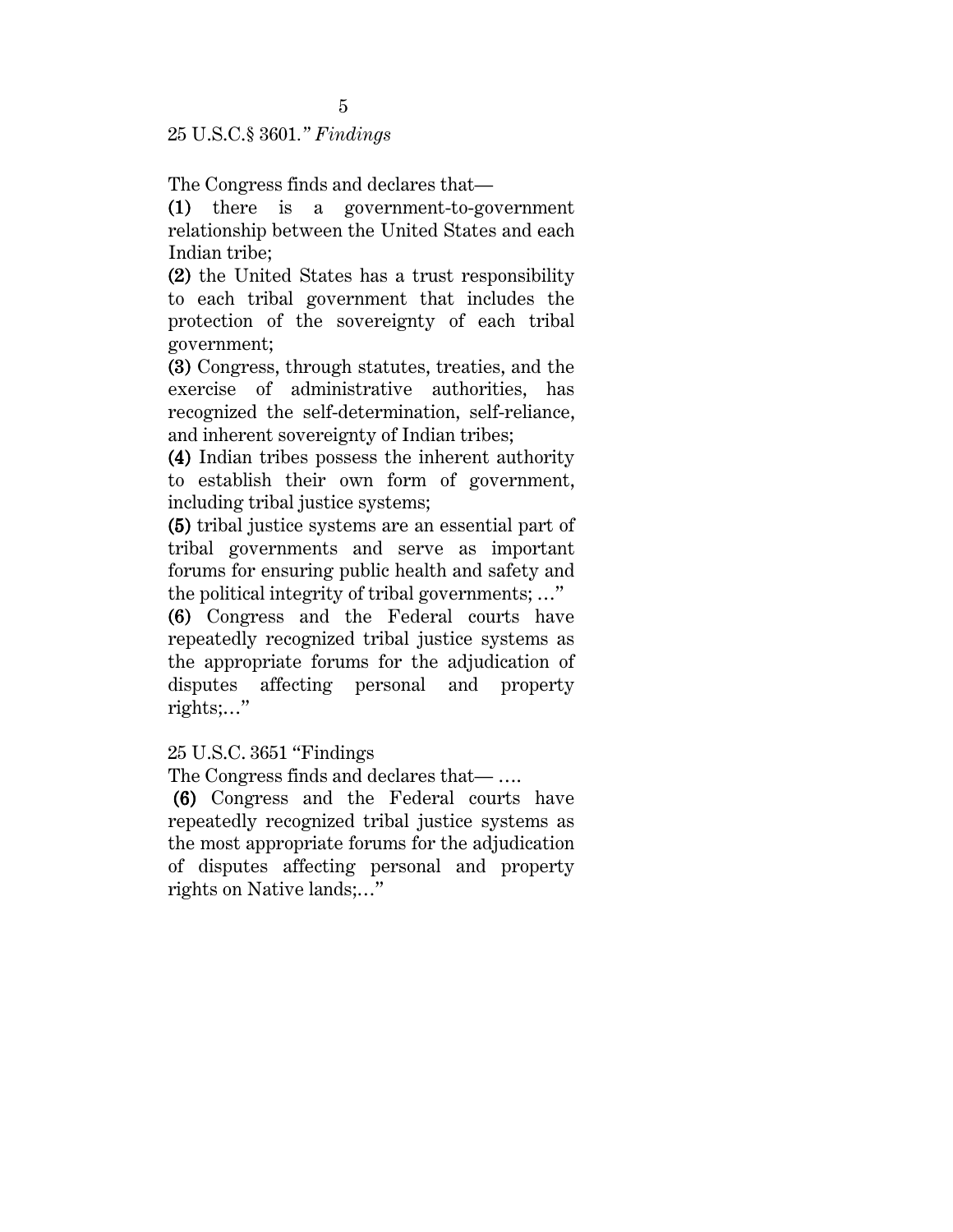*1. Navajo Nation Code:* 

7 NNC §253 Jurisdiction -generally

" (A) The District Courts of the Navajo Nation shall have original jurisdiction over: …

2. Civil Causes of Action. All civil actions in which the Defendant (1) is a resident of Navajo Indian Country; or, (2) causes an action or injury to occur within the territorial jurisdiction of the Navajo Nation.

3. Miscellaneous. All other matters provided by Navajo Nation statutory law, Dine` be beenahaz`aani, and Navajo Nation Treaties with the United States of America or other governments. All causes of action recognized in law, including general principals of American law, applicable to Courts of general jurisdiction."

#### 7 NNC §254 Territorial jurisdiction

"A. The territorial jurisdiction of the Navajo Nation shall extend to Navajo Indian Country, defined as all land within the exterior boundaries of the Navajo Indian Reservation or of the Eastern Navajo Agency, all lands within the limits of dependent Navajo Indian Communities, all Navajo Indian Allotments, all land owned in fee by the Navajo Nation, all other land held in trust for, owned in fee by, or leased by the United States to the Navajo Nation or band of Navajo Indians. "

#### 7 NNC §303 Writs or Orders

"The Supreme Court [Navajo] shall have power to issue any writs or orders:

….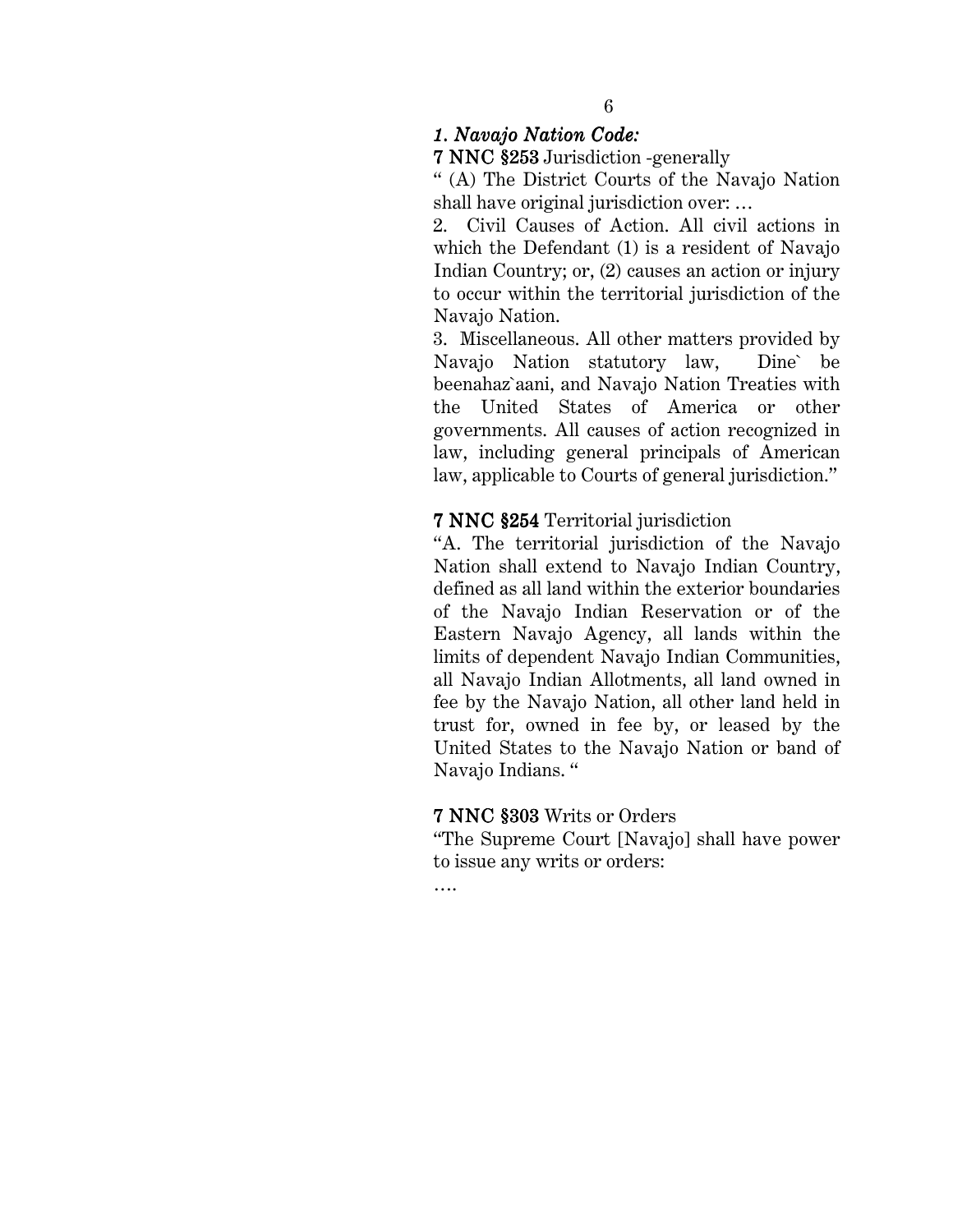B. To prevent or remedy an act of any Court which is beyond such Court's jurisdiction...."

#### Chapter160 March 1, 1933. | [H.R. 11735.] 47 Stat., 1418.

An Act To permanently set aside certain lands in Utah as an addition to the Navajo Indian Reservation, and for other purposes. Section 1.

*Be it enacted by the Senate and House of Representatives of the United States of America in Congress assembled*, That all vacant. unreserved, and undisposed of public lands within the areas in the southern part of the State of Utah, bounded as follows: [property] description]... and the same are hereby, permanently withdrawn from all forms of entry or disposal for the benefit of the Navajo and such other Indians as the Secretary of the Interior may see fit to settle thereon: *Provided,* That no further allotments of lands to Indians on the public domain shall be made in San Juan County, Utah, nor shall further Indian homesteads be made in said county under the Act of July 4, 1884 (23 Stat. 96; U.S.C., title 43, sec. 190). Should oil or gas be produced in paying quantities within the lands hereby added to the Navajo Reservation, 37 1/2 per centum of the net royalties accruing therefrom derived from tribal leases shall be paid to the State of Utah: *Provided*, That said 37 1/2 per centum of said royalties shall be expended by the State of Utah in the tuition of Indian children in white schools and/or in the building or maintenance of roads across the lands described in section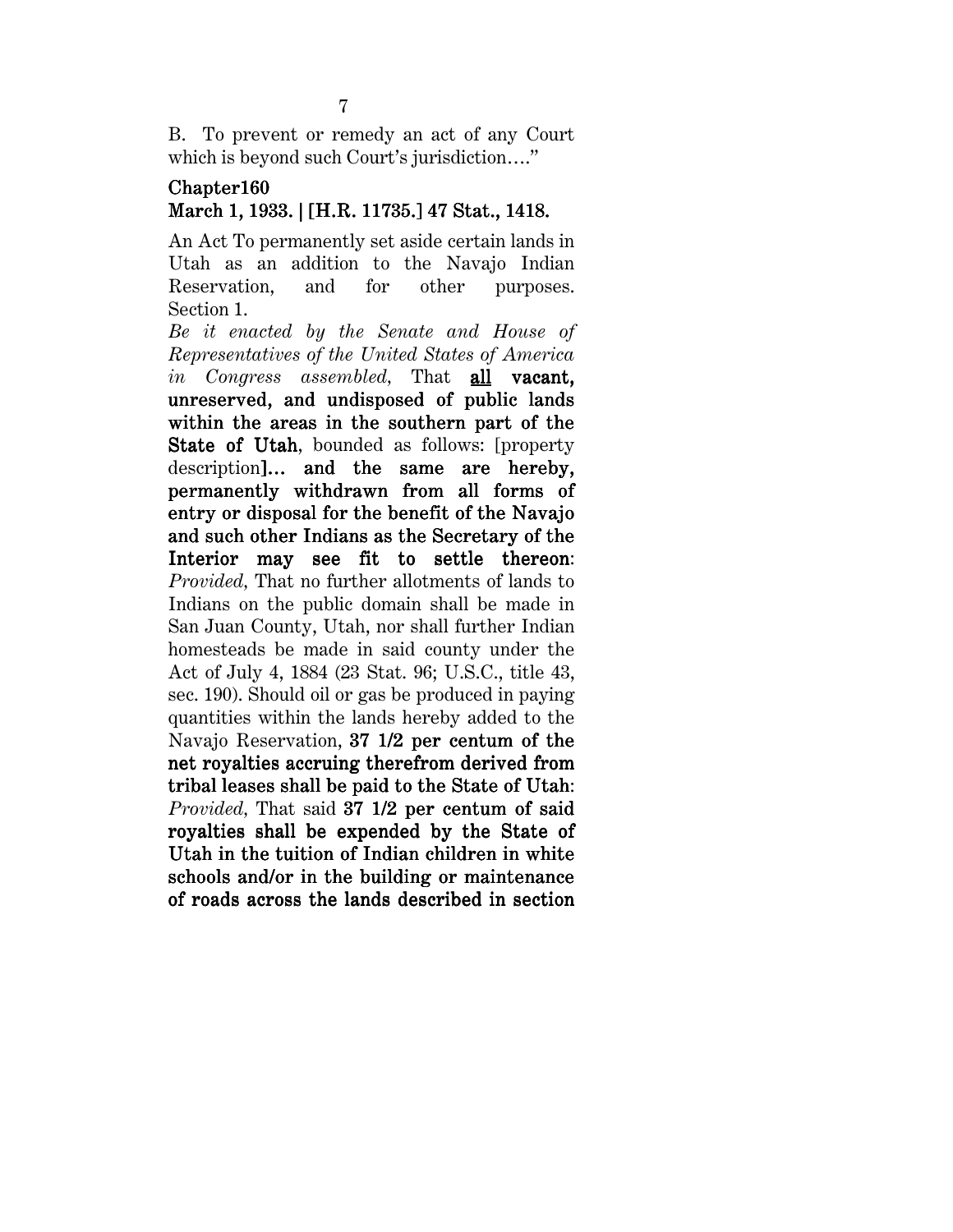# 1 hereof, or for the benefit of the Indians residing therein.

#### SEC. 2.

That the State of Utah **may** relinquish such *tracts of school land* within the areas added to the Navajo Reservation by section 1 of this Act as it may see fit in favor of the said Indians, and shall have the right to select other unreserved and nonmineral public lands contiguously or noncontiguously located within the State of Utah, equal in area and approximately of the same value to that relinquished, said lieu selections to be made in the same manner as is provided for in the Enabling Act of July 16, 1894 (28 Stat. L. 107), except as to the payment of fees or commissions which are hereby waived.

Approved, March 1, 1933.

# *3. Utah Constitutional and Statutory 3. Constitutional and Provisions*

Utah Constitution

Article  $3$  [Right to public domain disclaimed -- Taxation of lands -- Exemption.] Second: -- The people inhabiting this State do affirm and declare that they *forever* disclaim all right and title to the unappropriated public lands lying within the boundaries hereof, and to all lands lying within said limits owned or held by any Indian or Indian tribes, and that until the title thereto shall have been extinguished by the United States, the same shall be and remain subject to the disposition of the United States, and said Indian lands shall remain under the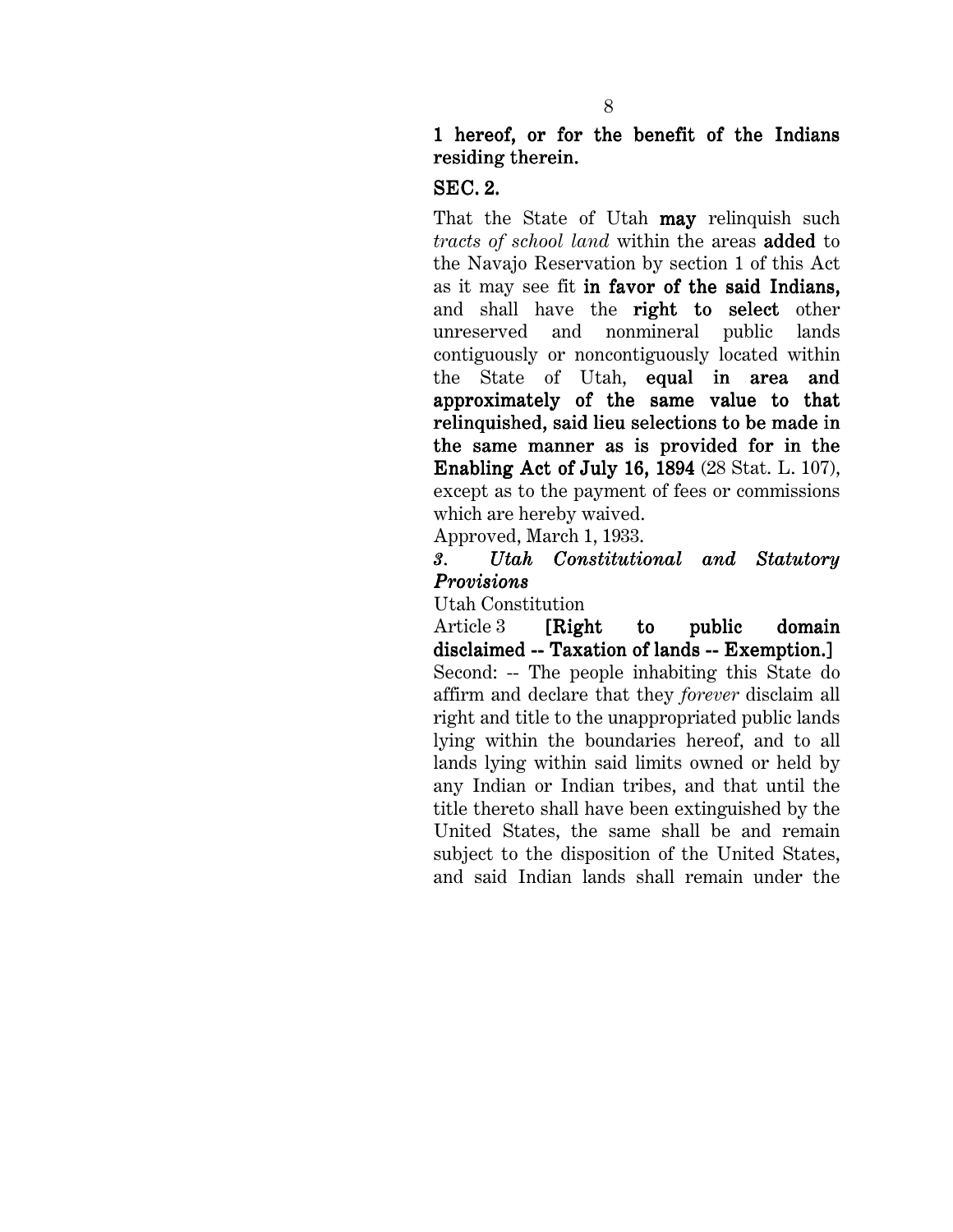absolute jurisdiction and control of the Congress of the United States.

#### STATEMENT

 This is a case of first impression. Contrary to the Tenth Circuit's re-characterization of this case as a employment case, ignoring nearly completely the dangers to the Patients (Appendix pg. 8a), effect on the Aneth and Red Mesa chapters of their employment conduct (Appendix pg. 60-61, 564-571), these Navajo Court orders were to *protect human life* [1], to protect these whistle blowing petitioners trying **to protect**  $human\ life$  [ $2$ ], and to protect the Court processes  $[3]$ , so it could *protect human life*, from the Respondents actions found to be driving Navajo patients from their

 $\overline{a}$ 

<sup>1</sup> (Appendix pgs. 454a (Navajo patients …are being harmed, 455a, 467a ("endangerment of the Native American and Navajo public…") 468a, 469a (250% drop in diabetic visits), 473a, 475a (diabetics not seen for 3 months or longer), 476a (patients with life threatening disease went without care due to Court misconduct in the presence of the Court, the Court relied upon), 482a (court remedy for the patients), 496a (grossly harmed petitioners and patients), 497a, 498a, 501a )

 $2$  (Appendix pgs. 455a ("For raising such claims, the plaintiffs, as well as plaintiffs counsels, were labeled 'bold faced liars' by the defendants and likewise, San Juan Health Services District has totally disregarded the Navajo Nation's chapters' resolutions and the concerns for the Navajo patients' well being."), 462a (using the false fraud administrative and Navajo Court claims to retaliate against Mrs. Singer), 469a, 457a (Mr. Riggs informed the defendants of their discrimination and had a promotion offer withdrawn, and was further disciplined without a basis), 459a, 472a(Mr. Riggs uncle died in WWII for U.S. and Navajo interests), and 474a (all three subjected to a trial by tabloid), 462a-463a) 3 (Appendix pgs. 455a, 471a, 476a )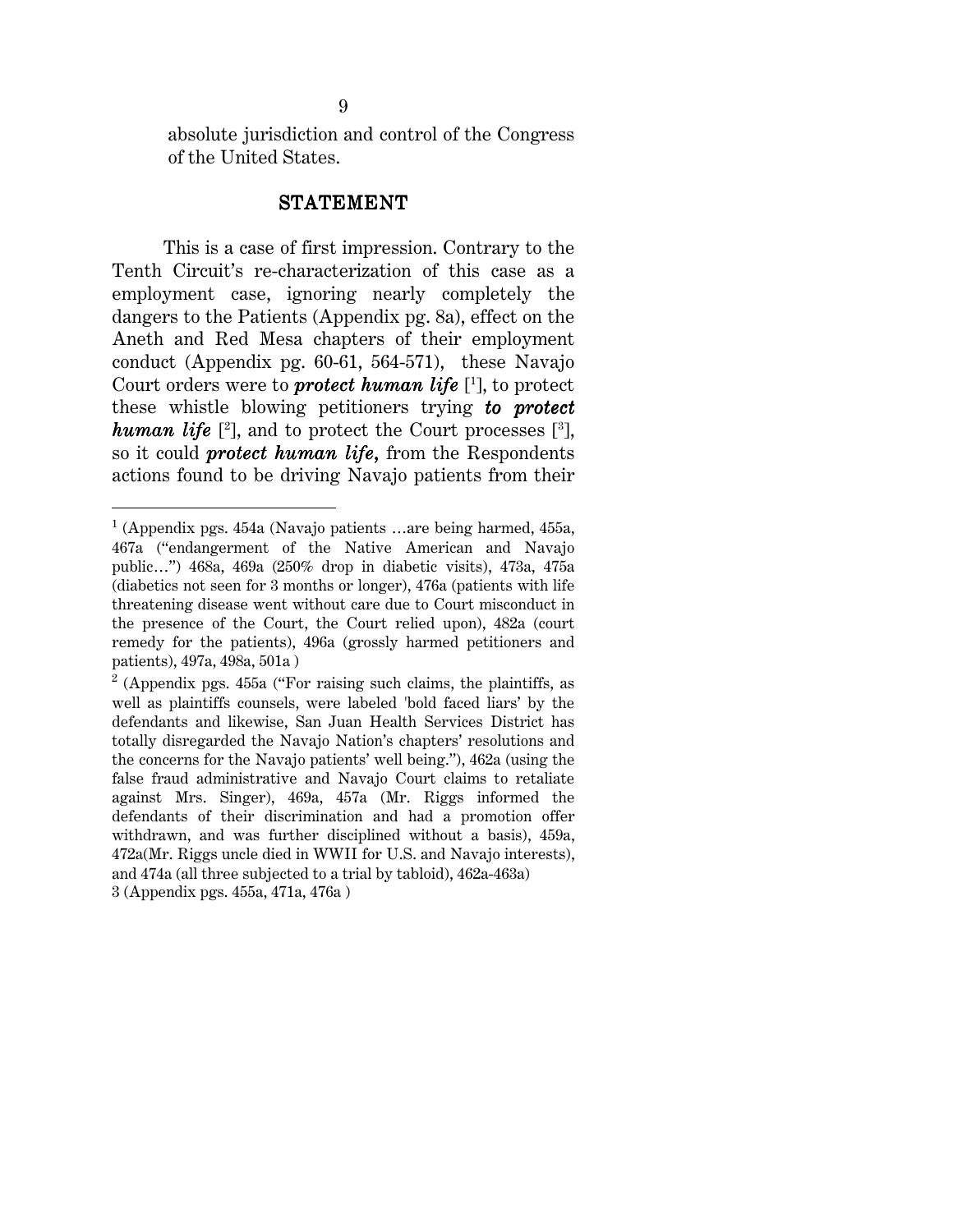Treaty-guaranteed, federally-mandated free health care, and retaliating against the whistleblowing petitioners. Under *Montana v. United States*, infra, Indian tribunals are divested of authority, not by Congress or the Executive branches, but by 'implication' and judicially made law with certain exceptions.<sup>4</sup>

 The Tenth Circuit refused enforcement using Montana v. United States 450 U.S. 544, 565-566 (1981) and its progeny [5 ], and cloaking these municipal type Respondents (Indian and non Indian alike) with *state* immunity. See, Justice Thomas' decision for the majority in Northern Insurance Company of New York v. Chatham County, Georgia, 547 U.S. \_\_\_ (2006), Decided April 25, 2006, No. 04-1618. Jinks v. Richland County, 538 U. S. 456, 466 (2003).

 As Justice Thomas observed in his concurrence in U.S. v. Lara, 541 U.S. 193 (2004), " Federal Indian policy is, to say the least, schizophrenic. And this confusion continues to infuse federal Indian law and our cases. " In Hicks, at 376, Justice Souter wrote, "

*Montana*, pg. 565-566.

 $\overline{a}$ 4

 <sup>&</sup>quot;..[T]he activities of nonmembers who enter consensual relationships with the tribe or its members, through commercial dealing, contracts, leases, or other arrangements." …"[t]o be sure, Indian tribes retain inherent sovereign power to exercise some forms of civil jurisdiction over non-Indians on their reservations, even on non-Indian fee lands," "necessary to protect tribal selfgovernment or to control internal relations."

 $^5$  Atkinson Trading Post v. Shirley, 532 U.S. 645, 653 (2001); Strate v. A-1 Contractors, 520 U.S. 438, 453 (1997); and Nevada v. Hicks, 533 U.S. 353 (2001)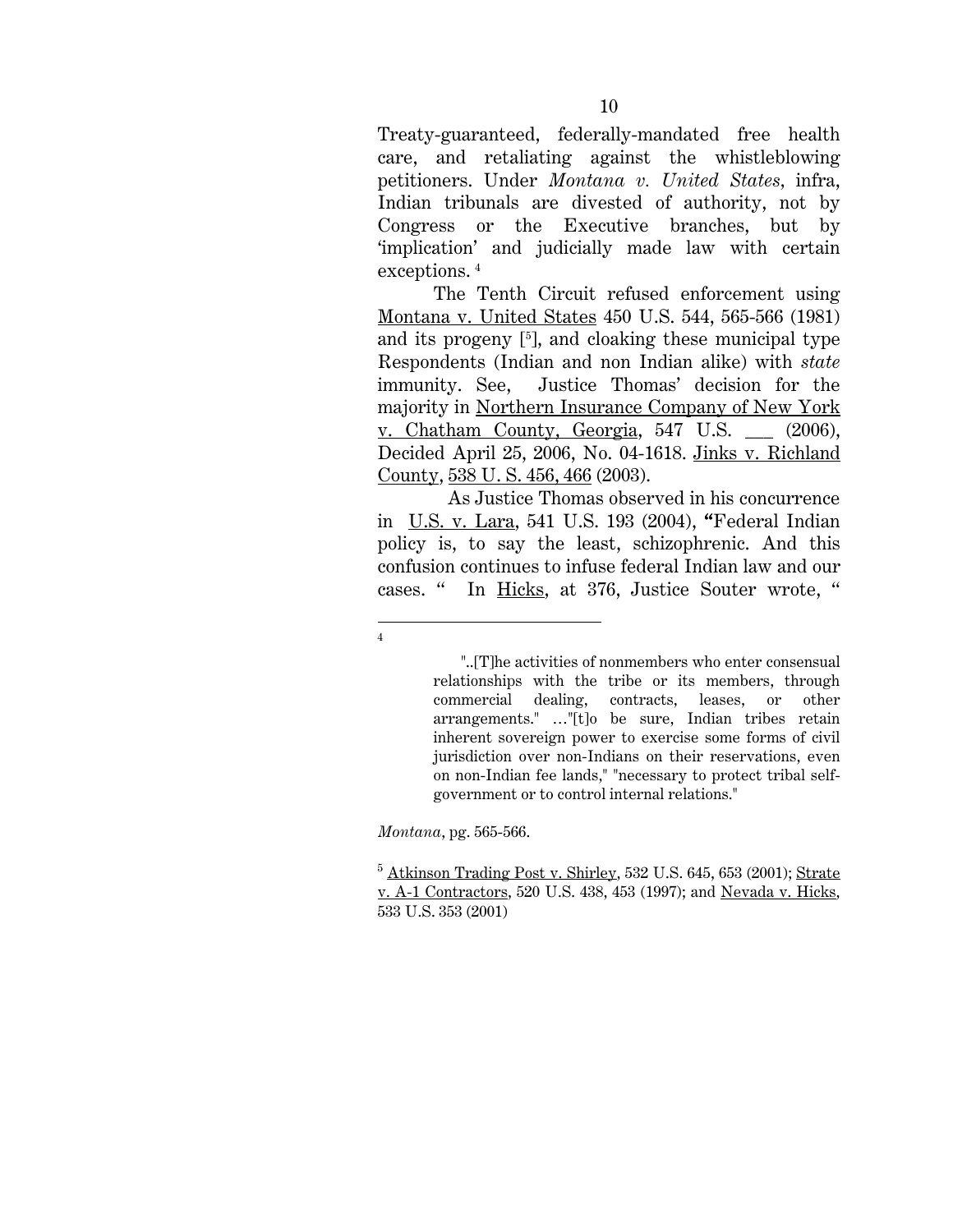''Petitioners are certainly correct that '[t]ribal adjudicatory jurisdiction over nonmembers is "illdefined,'since this Court's own pronouncements on the issue have pointed in seemingly opposite directions.'' [citations omitted].

This decision is in conflict with new Tenth Circuit law issued September 17, 2007 by a different panel. The lower courts here use Montana to do something Respondents could not do directly, i.e. obtain a Federal Court declaratory judgment against the Navajo Nation for its Court's exceeding authority. 28 U.S.C. 1331, is not a waiver of Indian Nation sovereign immunity to suit. *See*, Minor Electric Inc. v. Muscogee (Creek) Nation, 2007 U.S. App. LEXIS 22432,\* relying on Santa Clara Pueblo v. Martinez, 436 U.S. 49, 65-66 (1978), rejecting the Montana analysis depended upon by the District Court below to deny dismissal of the action against the Nation. *See also*, Auto –owners Insurance Company v. the Tribal Court of the Spirit Lake Indian Reservation, et al, 2007 U.S. App. LEXIS 18239,\*;495 F.3d 1017. Eighth Circuit May 17, 2007.

Here, Petitioners seeking enforcement of these Orders, is a federal question arising under 25 U.S.C. §1331. It seeks enforcement of an expression of Navajo § sovereign authority and mandates to protect all people equally, as provided by Treaties and statutes. The enforcement action is consistent with the Federal mandate that individuals be treated equally under Navajo law. 25 U.S.C. §1302(8). It is consistent with the BIA executive agreement Indian Self Determination Act judicial program services contract, protected by Treaties. Appendix pg. 548. All federal questions not challenging any state or Navajo sovereignty. Declaring the Navajo Nation Courts lack authority when their courts are immune from suit in Federal Court is not a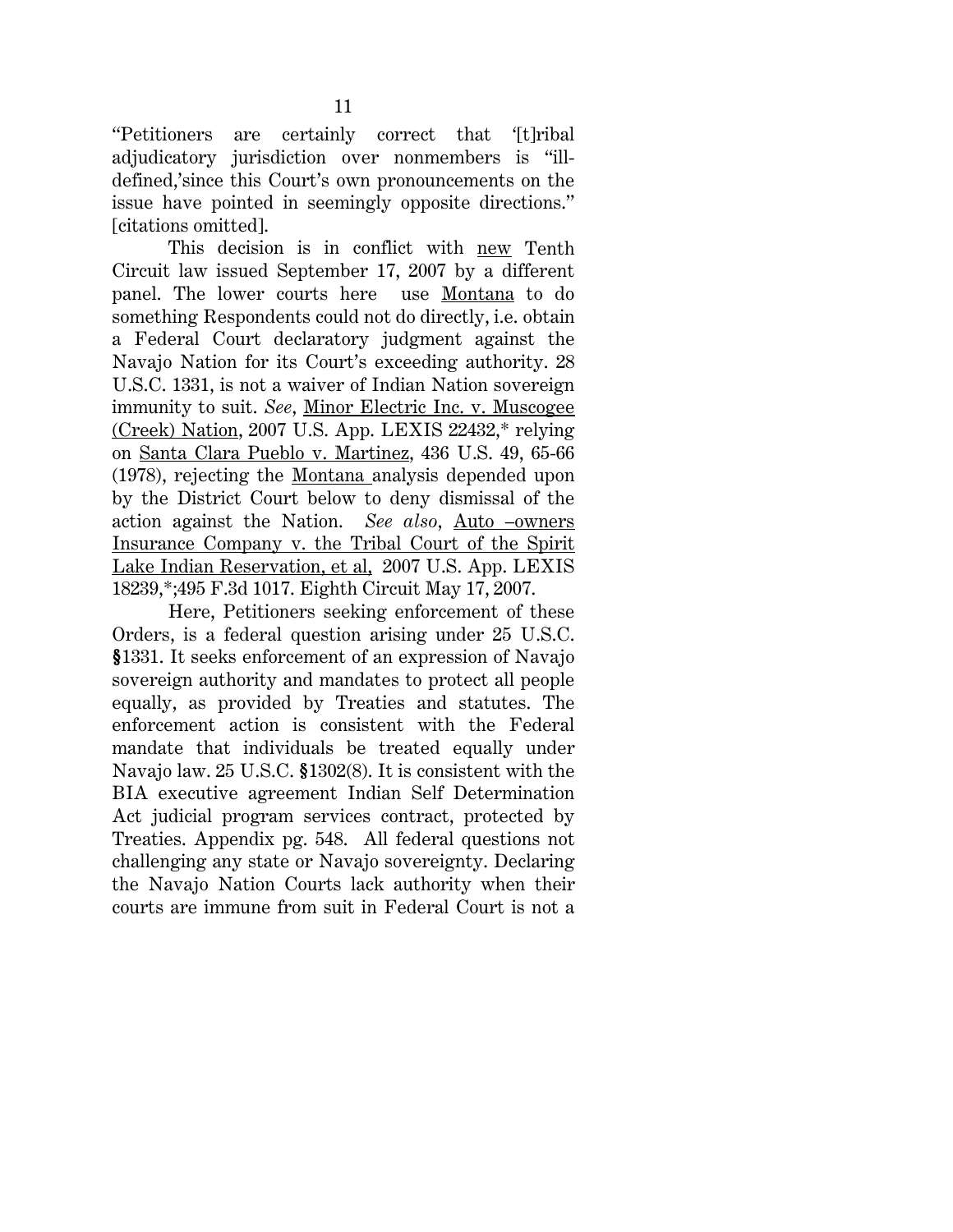federal question authorized activity. Minor, Auto-Owners, *supra*. Petitioners' standing to bring patients claims lies in Navajo culture and tradition, outside Federal Court authority to review. Appendix pg. 467a. Santa Clara Pueblo, *supra*.

 The conflicts in Indian law are so great, the same circuit, depending on the panel, can issue two opposite decisions involving non Indian and Tribal Court authority over them. One Court relies on Montana and its progeny. The other ignores Montana, though briefed, about a month later, relying on Santa Clara Pueblo. 'Justice' is based on the luck of the draw of the panel. One decision or the other is political, and the other judicial. This petition presents this same conflict to this Court for permanent resolution.

#### Short Summary

 This is a case of first impression. This petition seeks to *enforce*, not challenge, Navajo Nation Court orders, civil authority, with Federal Court full force and effect enforcement. This petition, in its simplest distilled essence, is about what is **not** found anywhere in any of the Federal Court judgments below, including *Montana*'s decision itself, and its progeny's decisions.…i.e. the complete lack of Congressional empowerment of the Federal Courts' subject matter jurisdiction to review and/or diminish exclusive Navajo Nation Court civil law authority over non Indians in any respect whatsoever, save as Congress so limits ( such as the Price Anderson Act, for example). It is a case, where looking at the *negative* of the picture, gives a better understanding of the picture, than looking at the picture as painted under Montana and its progeny.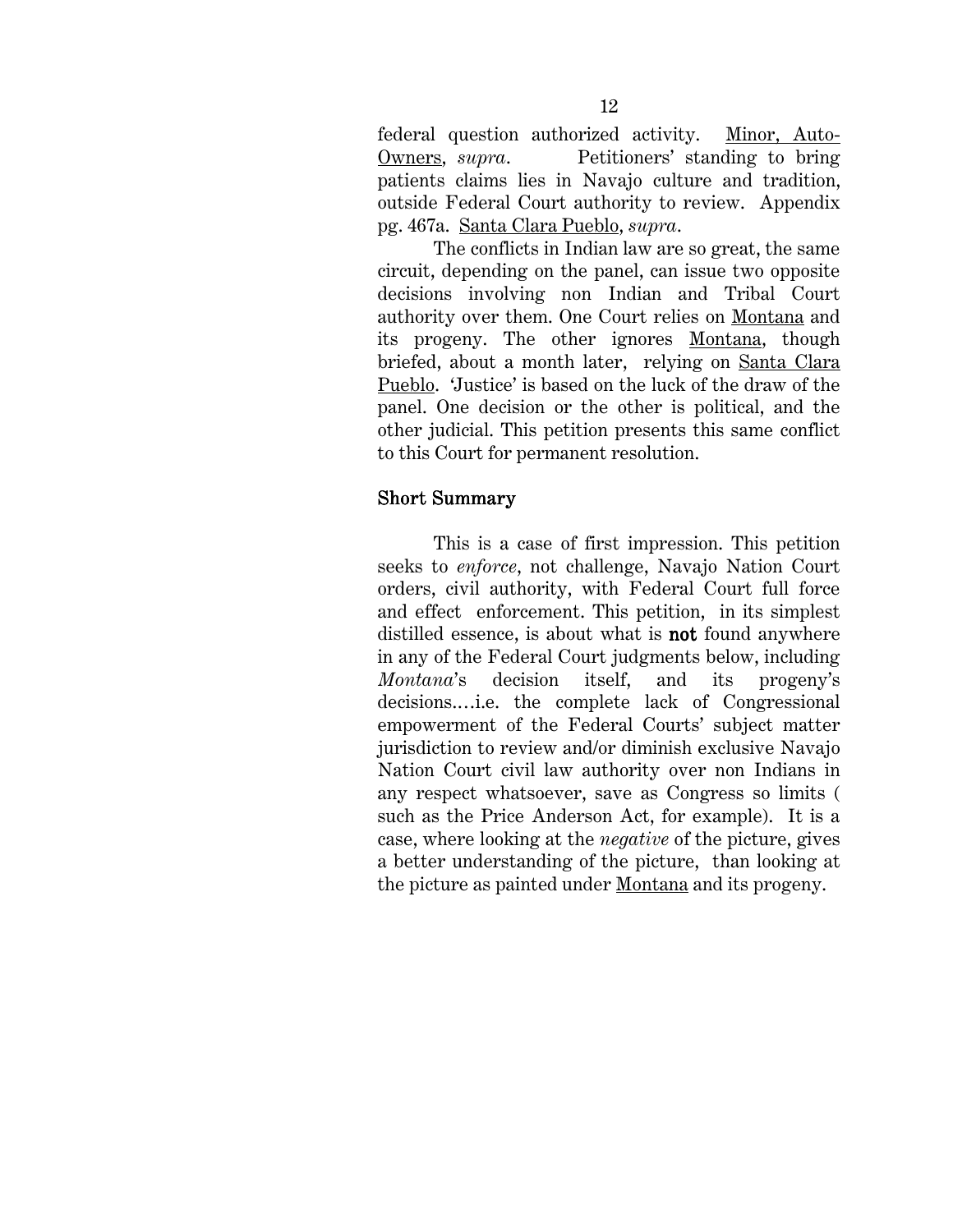Petitioners challenge all acts of the Federal Courts below refusing enforcement of these Navajo Court orders, and *de novo* review of Tribal Court decisions, as lacking subject matter jurisdiction to do so. Federal Courts have 28 U.S.C. §1331 duty to duty to give nothing less than full force and effect enforcement to these Navajo Court orders, decrees and judgments, resulting from consummation of Congressional Treaties and statutes, and negotiated Executive agreements, as the will of the people as a whole. The MacArthur District Court asks, "Years ago, one discerning critic framed the essential query in these words: ''If, Indians reasoned, justice is for society's benefit, why isn't our justice accepted?'' Vine Deloria, Jr.,*Custer Died for Your Sins: An Indian Manifesto* 9 (1969). MacArthur at fn. 135, Appendix 348a. Mr. Riggs uncle died for this Country in World War II in Anzio. Mr. Riggs has no Court in which he can obtain redress for his rights because he is an Indian with non Indian defendants.

 U.S. citizen Petitioners have standing to seek enforcement of these Orders by their Federal and International law protected right to due process under the exclusive laws of the area, and the Navajo Nation Treaty of 1849 Art. III , Treaty of 1868 Art. 5, and the Indian Civil Rights Act (25 U.S.C. §1302(8) the Navajo Court orders upheld, the lack of enforcement of which would undermine Congress' intent to protect individuals receiving the equal protection of Tribal laws.

 Petitioners challenge the use of comity for Navajo orders enforcement. Comity undermines the supremacy of federal public policy over all other interests. It violates the Article III's obligation to be bound by Treaties and Executive Agreements, and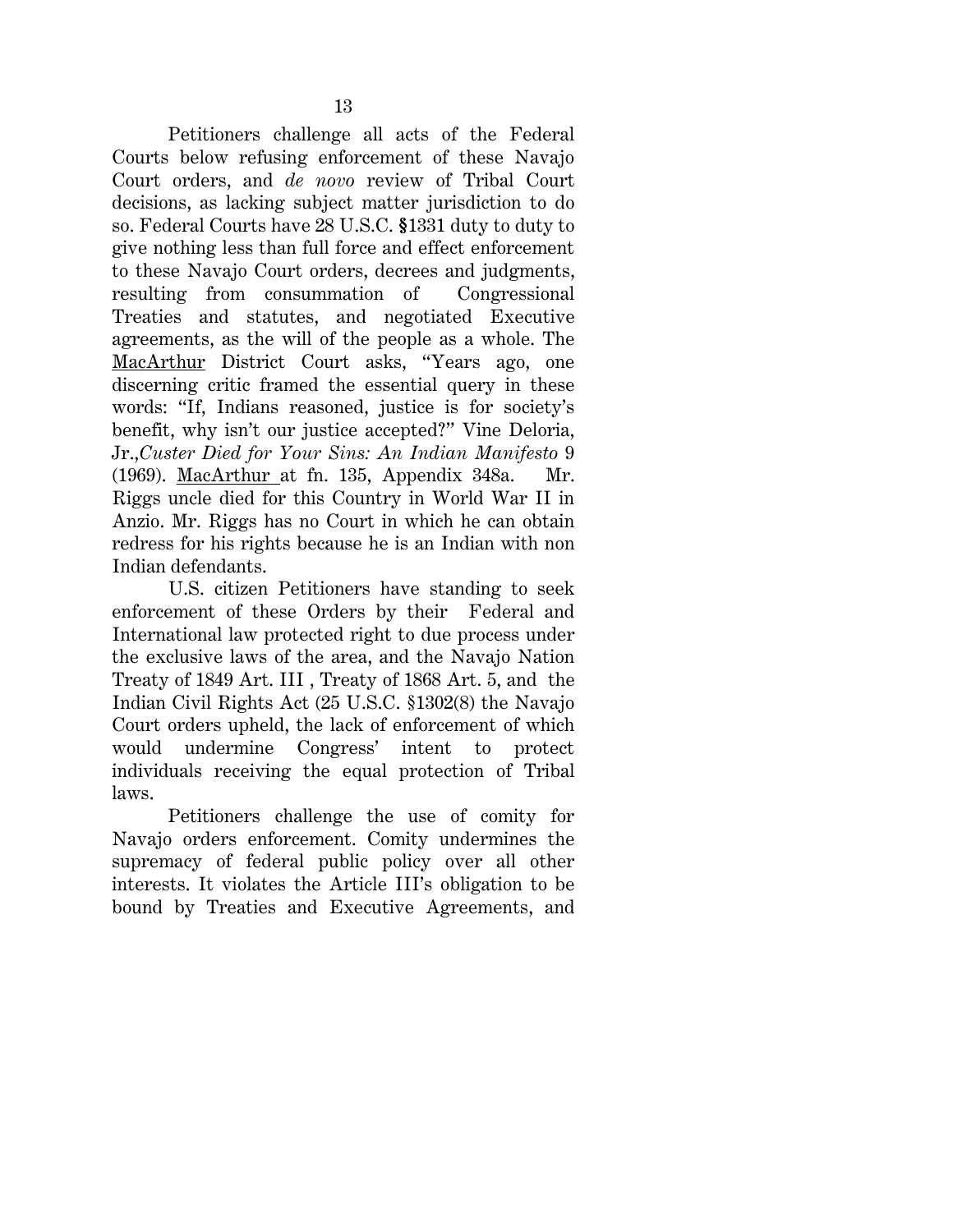uphold the United States fiduciary duty to the Navajo Nation. Navajo Nation v. United States, 2007, supra. *MacArthur* at 1017 and fn. 176. Appendix pg. 239a, 241a, 403a, 422a. Article III duties to enforce the will of the people is violated. Pink, Belmont, Curtiss, Dames, Youngstown, *supra*.

## Purpose and Content of the Navajo Orders

This is a case of first impression. The U.S.trained U. S./Navajo citizen judge, issued these orders after 6 hearings (Appendix pg. 507a ), one 19 hours long (Appendix pg. 477a ), accepting nearly all their evidence and live witness testimony with Navajo Bar associated counsel, examination and cross examination in the Court's presence ( Appendix pg. 467a). The Respondents argued two Navajo counterclaims; fraud, and lack of subject matter jurisdiction. They fully litigated the liability issues of their fraud (albeit false) claim for about a year in Navajo Court, and oppressed the Petitioners with seven years of *expensive* federal court litigation using Montana as a cloak for law violations.

These Respondents (except Truck and Mr. Ickes), named jointly and severally (Appendix pg. 519a, 525a), undividedly and voluntarily, freely chose to litigate their own Navajo common law *fraud counterclaims* (albeit false fraud claims) over nine months. (Appendix pg. 486a, 496a). What is not in the picture, is the Navajo Court distinguishing between the County and District defendants, since the County was the District, and the evidence before the Court showed this. It was never argued in Navajo Court otherwise, *and even not in Federal Court until after the Tenth and even not in Federal Court until after the Tenth Circuits 2002 decision*. Nearly all their evidence was .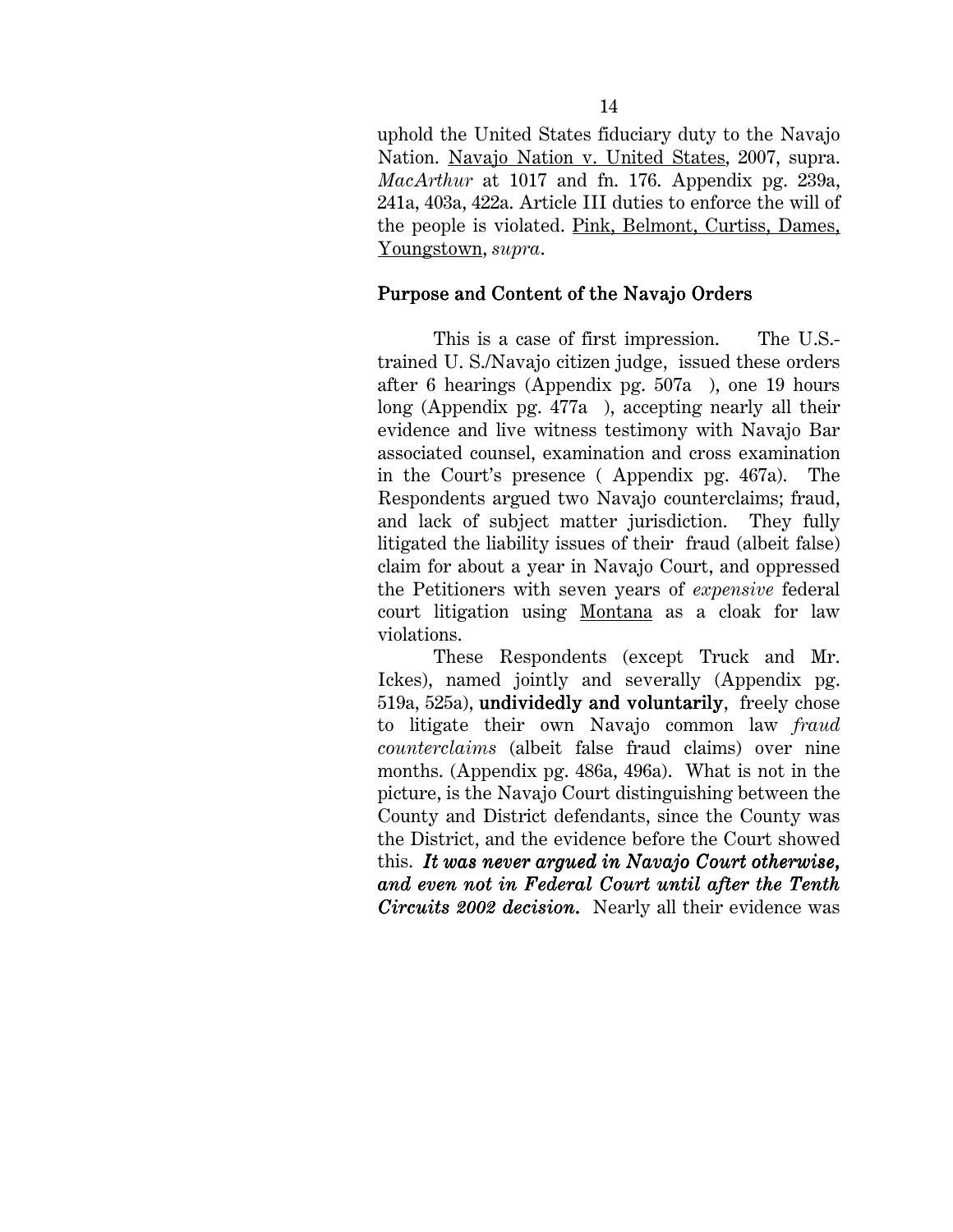fully accepted, with live witnesses in the presence of the Court, with examination and cross-examination, in over six hearings (Appendix pg. 507a ), one 19 hours long (Appendix pg. 477a ), under Navajo Rules of Civil Procedure nearly identical to Federal and State rules, by and through Navajo Bar associated counsel (bound by ABA Rules of Professional Conduct), with Respondents' violation of these rules as funded by Truck/Farmer's/Insurance (Appendix pgs. 507a- 509a ). Save Truck and Mr. Ickes, who also did not exhaust Navajo Court remedies as they could have under 7 NNC §303, *no Respondents filed counterclaims for relief from Navajo Court in Federal District Court either*.

The Tenth Circuit dismissed the County though it never even filed a cross-appeal contrary to this Court's holding in El Paso Natural Gas Co. v. Neztsosie, 526 U.S. 473, 479 (1999) (Absent a crossappeal, an appellee ….may not "attack the decree with a view either to enlarging his own rights there under or of lessening the rights of his adversary." ) Notably, contrary to the appealed Tenth Circuit Court's *factual* findings, these Petitioners and the Court did *nothing* to stop or prevent Respondents (including Mr. Ickes and Truck/Farmer's/Zurich) from *immediately* or *at any time*, exhausting the Navajo Court for relief from Navajo jurisdiction via a Petition for an Extraordinary Writ to prevent Navajo District Court's from exercising unwarranted jurisdiction, 7 NNC § 303 [ <sup>6</sup>], or seeking federal injunction relief. Appendix pg. 531a.

 Petitioners challenge the '*de novo'* review of Tribal Court acts without deference to them as *ultra vires*.

l

<sup>6</sup> *http://www.ongd.navajo.org/files/nnca.pdf*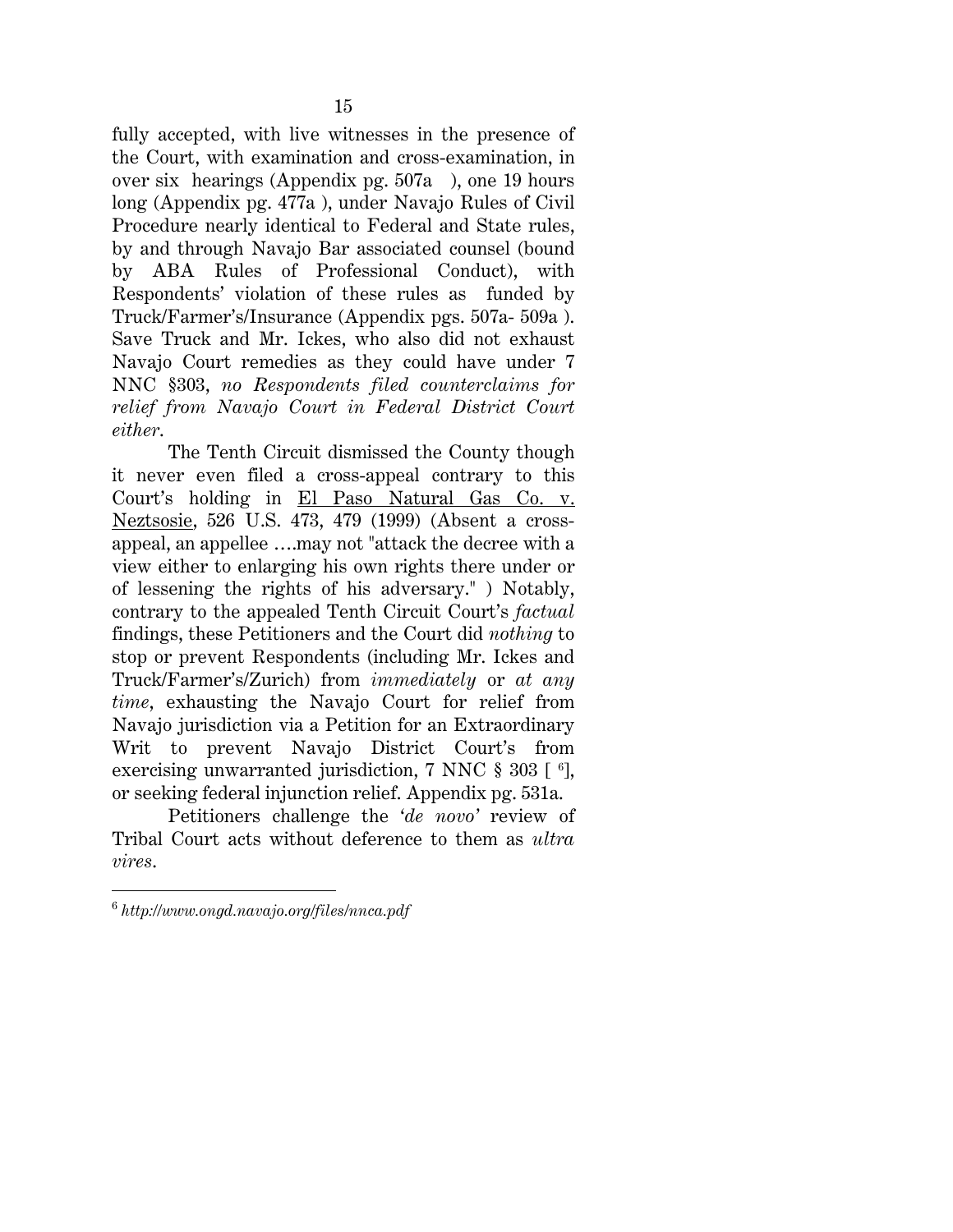#### Acts occurred in Indian Country, where there is no state/Indian checker boarding of iurisdiction.

 Petitioners submit that the only fact of any consequence under their view of Indian law, is did the act complained of occur within the exterior boundaries of the Navajo Indian Reservation as found in the BIAsanctioned 7 NNC §253.

 The Navajo Court- identified actions , initially occurred (1) at Montezuma Creek Clinic, on a small square of state checker board trust lands set aside for the Navajo people [7 ], within the Aneth Extension of the Navajo Nation [8 ], purchased by the Navajo Tribal funds reimbursed by the United States in 1938 [9 ], and (2) in the Navajo Courtroom itself in Shiprock, New Mexico's area of the Navajo Nation. (Appendix pg. 507a-508a ). The Montezuma Creek Clinic area is governed by the Aneth Chapter. (Appendix pg. 564). Delivery of services is effected in the Red Mesa Chapter area also. (Appendix pg. 568a). The land clearly is within Navajo Indian Country. Alaska v.

l

<sup>7</sup> The Tenth Circuit Court found, that even off reservation trust land is defined as 'Indian Country".HRI, Inc. v. Enviromental Protection Agency, 198 F. 3d 1224 (10th Cir. 2000). If the property is set aside for use of Indians or is subject to Federal supervision (as with this IHS contract), the area can qualify as "Indian Country." Id.

<sup>8</sup> Congressional Act of March 1, 1933. 47 Stat., 1418 "An Act To permanently set aside certain lands in Utah as an addition to the Navajo Indian Reservation, and for other purposes." ("1933 act"). MacArthur at 959, Appendix pg. 135a.

<sup>9</sup> Chapter 570, August 9, 1937. | [H. R. 6958.] 50 Stat., 564 (federal appropriations bill for 1938 reimbursing the Navajo Nation for its purchase of the lands in the 1933 act.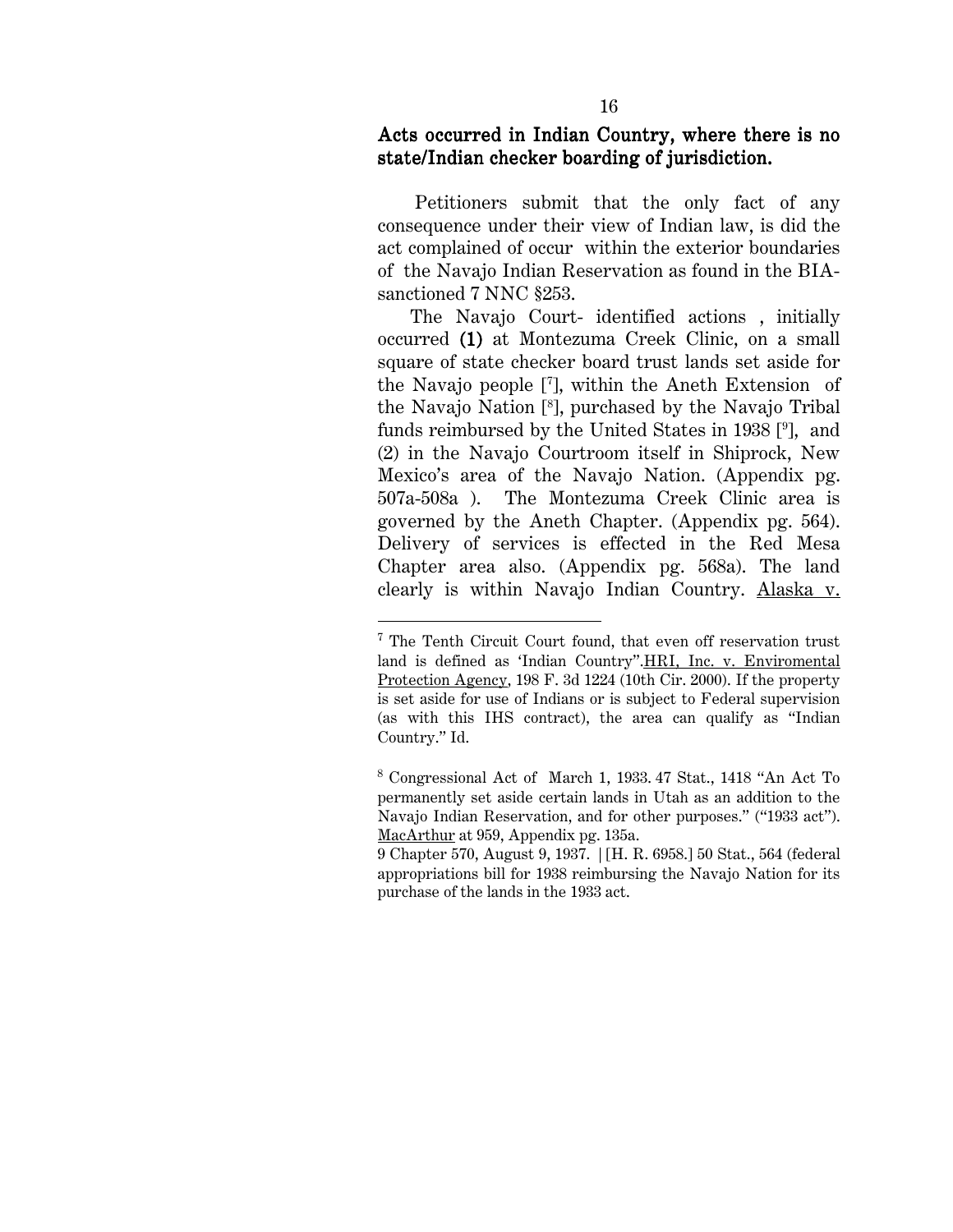Native Village of Venetie Tribal Government, 522 U.S. 520 (1998) as codified in 7 NNC 254, 18 U.S.C. 1151.

Congress did away with checker boarding of state and Indian jurisdiction civilly and criminally in 18 U.S.C. 1151, as upheld in Seymour v. Superintendent of Washington State Penitentiary, 368 U.S. 351, 358 (1962)*,* United States v. Mazurie*,* 419 U.S. 544, 557, (1975) [10] andHilderbrand v. Taylor, 327 F.2d 205, 207 (10th Cir. 1964)( that has not been overturned *en banc*  as is required by the Tenth Circuit in Burlington Northern & Santa Fe Ry. Co. v. Burton, 270 F.3d 942 (10th Cir. 2001).

 The Aneth Extension Act, to which Utah agreed 11, preserved to Utah only two authorities- to collect, share, and spend mineral royalties on the Navajo Nation people, and to trade the lands set aside for Navajo Nation use, for other 'in lieu' lands, outside the Navajo borders, of approximately the same value, relinquishing all rights.

This statute thereby preserved Sec. 6 of the Utah Enabling Act of 1894. Therefore, a United States fiduciary duty exists to protect the U.S. citizen Navajo people and those to whom they extend their equal protections of the law, any 'person'. Navajo Bill of Rights, 25 U.S.C. 1302(8). This duty is violated, *ultra vires,* when Federal Courts become the fiduciary for the non Indian interests harming them, refusing to enforce the result of the consummation of the Executive agreements. Navajo Nation v. United

 $\overline{a}$ 

 $10$  Mazurie at 547 ("Indian country" was defined by 18 U.S.C. 1151 to include non-Indian-held lands "within the limits of any Indian reservation.")

<sup>&</sup>lt;sup>11</sup> See "Navajo Indian Reservation SENATE DOC 64,  $72^{ND}$ CONG. 1ST Session; House Report No. 1883 72nd Cong. 2nd Session.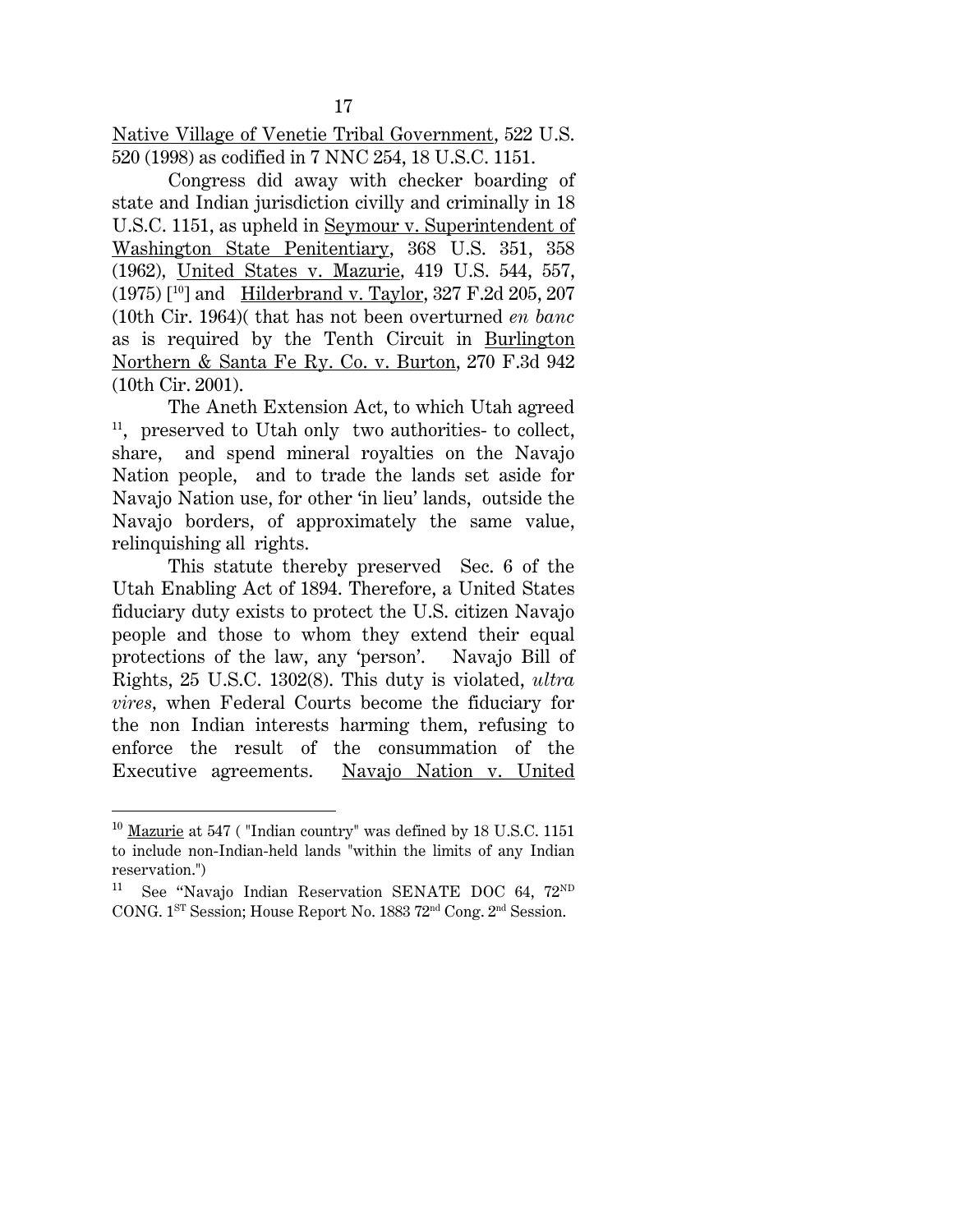States, Federal Circuit Court of Appeals, 2006-2059, Sept. 13, 2007. Pink [<sup>12</sup>], Belmont [<sup>13</sup>], Curtiss [<sup>14</sup>], Dames [15] ;Missouri v. Holland, 252 U.S. 416, 432 (1920).

Any other state or federal laws, agency rulings, or other law of a general nature must be read favorably for the Navajo Nation's sovereign authority over the Navajo Nation, consistent with and necessarily restricted by, International treaty protections, as in the Treaties cited below, preserving to the Navajo people their rights of exclusion and self-determination, the Supreme Law of the Land.

#### Unique Vulnerability of the Navajo population sought to be protected.

 The Tenth Circuit's decision that this is a mere employment case, shows the Court was not giving any deference whatsoever to the U.S.-trained and funded Navajo Court's findings for patient help. Appendix pg. 8a. In this area diabetes is epidemic (1 in 4 within the Utah strip of the Navajo Nation). Newly published research and testimony shows that the I.H.S. patient population of Montezuma Creek Clinic were suffering

 $\overline{\phantom{a}}$ 

 $12$  U.S. v. Pink, 315 U.S. 203,242 (1942) ("..the United States speaks with one voice and acts as one, unembarrassed by the complications as to domestic issues …. ")

<sup>13</sup> U.S. v. Belmont, 301 U.S. 324, 329-330 (1937) ("…when judicial authority is invoked in aid of such consummation [powers of foreign courts by Treaties and executive agreements], State Constitutions, state laws, and state policies are irrelevant to the inquiry and decision.")

<sup>14</sup> U.S. v. Curtiss-Wright Export Corp. 299 U.S. 304, 319 (1936)( "the power to make such international agreements … [is] not in the provisions of the Constitution, but in the law of nations.")

<sup>15</sup> Dames & Moore v. Regan, 453 U.S. 654, 668 (1981)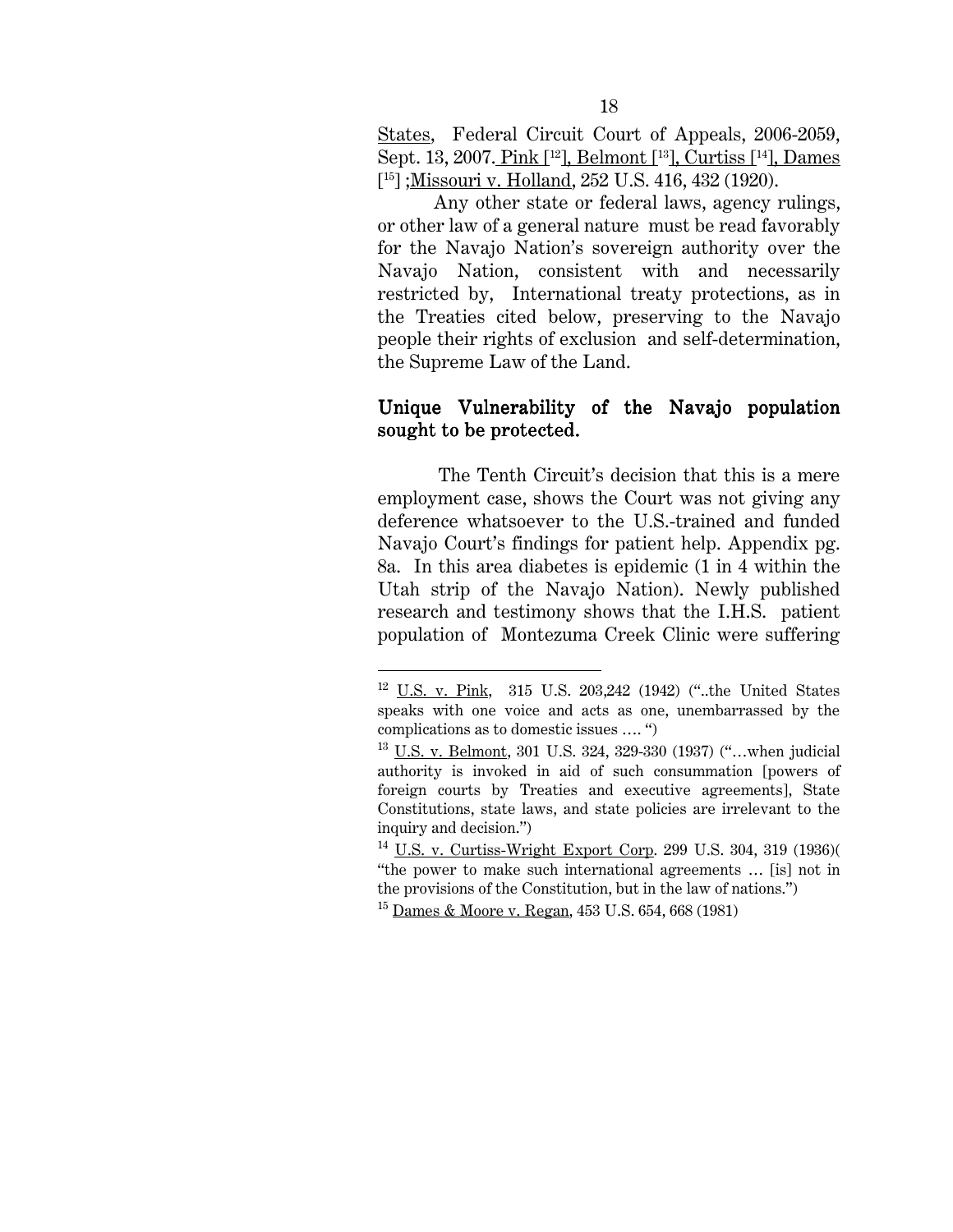from being downwinders<sup>[16]</sup>, and also from radiation, hazardous, toxic waste exposures of air, soil, water, vegetation, and domestic and wild animals as food associated with mining, for decades. Newly released research by the Los Angeles Times writer Judy Pasternak reports[17], and Congressman Waxman's Oct. 23, 2007 House Committee Government Oversight and Reform hearing[18] demonstrate the vulnerability of the patients this Navajo Court was trying to protect.

# Using Montana, mostly non Indian Respondents continued their Navajo Court order-disobedience with continued Navajo Court-identified harms.

<sup>18</sup> Hearing on the Health and Environmental Impacts of Uranium Contamination in the Navajo Nation http://oversight.house.gov/story.asp?ID=1560; http://www.radiationcontrol.utah.gov/Board/Agenda.pdf

"Over the years, open pit mines filled with rain, and Navajos used the resulting pools for drinking water and to water their herds. Mill tailings and chunks of uranium ore were used to build foundations, floors, and walls for some Navajo homes. Families lived in these radioactive structures for decades. Radioactive dust from abandoned mines and waste piles blew in the air and was inhaled by those who lived nearby. Navajo children played in the mines and the piles of radioactive debris. They drank contaminated water that came straight from the mines. …. Navajo kids were swimming in open pit uranium mines in the 1990s…….. Half-measures or outright neglect has been the official response. ….."

 $\overline{\phantom{a}}$ 

<sup>16</sup>http://www.gallupindependent.com/2007/jan/011107kh\_nvjutcms nradvctms.html

<sup>17</sup> http://www.latimes.com/news/nationworld/nation/la-nanavajo19nov19,0,1645689.story?page=8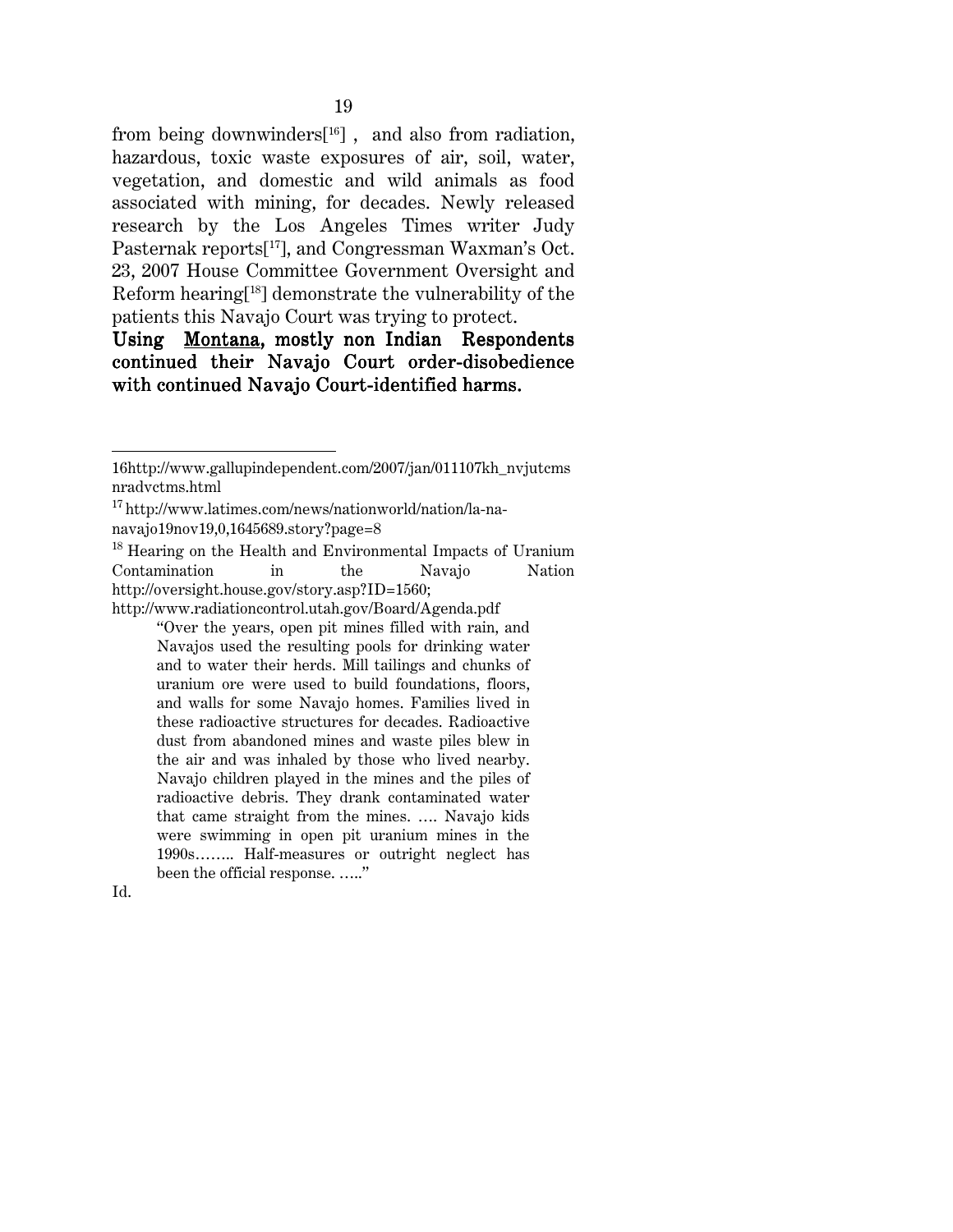These facts are not Navajo jurisdiction determinative, save if Montana is still good law. However they illustrate why this petition is of national importance. Once on full judicial notice of their harmful acts, via the Navajo Court orders, with access to County Attorney Halls, Doug Moeller, esq., Mr. R. Dennis Ickes, Esq., their private counsel of choice, they continue their Navajo Court- prohibited actions, purposely withholding the Navajo Court designated relief*.* Appendix pg. 559a*.* The uniqueness of these Navajo people's vulnerabilities and pacifist strengths can best be understood by reference to the history of the Navajo Nation with the white man and San Juan County. Appendix pg. 559-560. Ex- San Juan County Commissioner Maryboy''s affidavit. Appendix pg. 510. MacArthur at 985 fn. 135, Appendix pg. 384, fn. 135.

The Navajo orders were to prevent further interference with the Montezuma Creek Clinic under the new management -as the Navajo Court well understood. Appendix pg. 481. Respondents may argue that in 2000 they no longer had authority over the clinic so the judgments were moot nearly immediately. *Mootness is a fact based judicial doctrine that can only be determined under Navajo Court determinations*. Certainly the relief to the Petitioners is in their grasp. Petitioners did not work for the *clinic*, they were employed by the privately insured, County-controlled District that can rehire them even for a day, in their medical provider positions, to calculate all their back pay and benefits. It is for a Navajo Court to determine.

Respondents may argue the lack of patient visits in 2000 and afterward was Mrs. Singer's and the Utah Navajo Health System's fault. Respondents continued acts directly interfered with UNHS' and Mrs. Singer's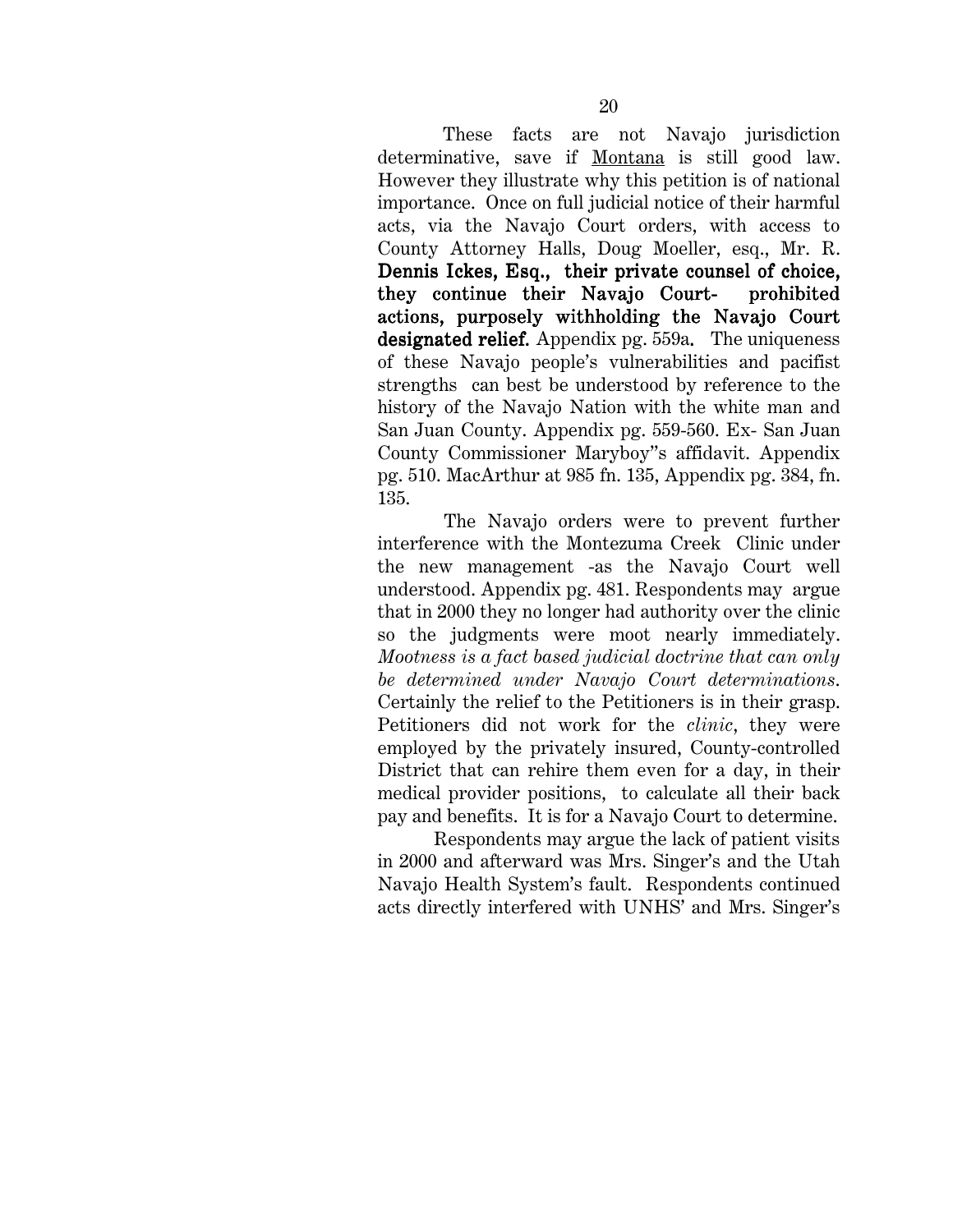best efforts to convince patients, receiving bills or being brought into STATE court under bench warrants for bills, they could have free care at the clinic. Appendix pg. 515a, and 560-561.

#### The Navajo Nation Court is the Best Court to Know the People, Culture, and Overall Conditions of the Area and Non Indian Courts did not Listen

The Navajo Court, familiar with the ways of the people, understood this ahead of time, and issued fines for continued irreparable harms, even for appeals. These fines, now of tens of millions, are intended for the Court to distribute to the people of the area, *not* the Petitioners. Appendix pg. 503a, 562 . Considering the population is 6-7000, the fines are miniscule compared to Jury awards in some places for clergy abuses of even a hundred people or so. Such is well within Truck/Farmer's/Zurich Financial Services budget who has been consistently aware of the litigation, and funded the litigation all along. Appendix pg. 507a. Truck could have ordered Respondents to obey the orders, and pay as told, then seek relief, but failed to do so. Or it could have asked the Court to place payment of the Injunction in escrow. Truck could have ordered settlement. They could have sought immediate relief under 7 NNC §303 and did not. Notably, some States name insurers as parties if insurance is involved. Raskob v. Sanchez and Allstate insurance co., Docket No. 24,476, New Mexico Supreme Court, 1998-NMSC-045, Nov. 23,1998. Here, Petitioners maintain Truck controlled and financed the bad faith litigation. The Navajo Court agreed. Appendix 507a. *If Truck is not added back as a party, all non Indian insurers covering non Indian businesses within the Navajo*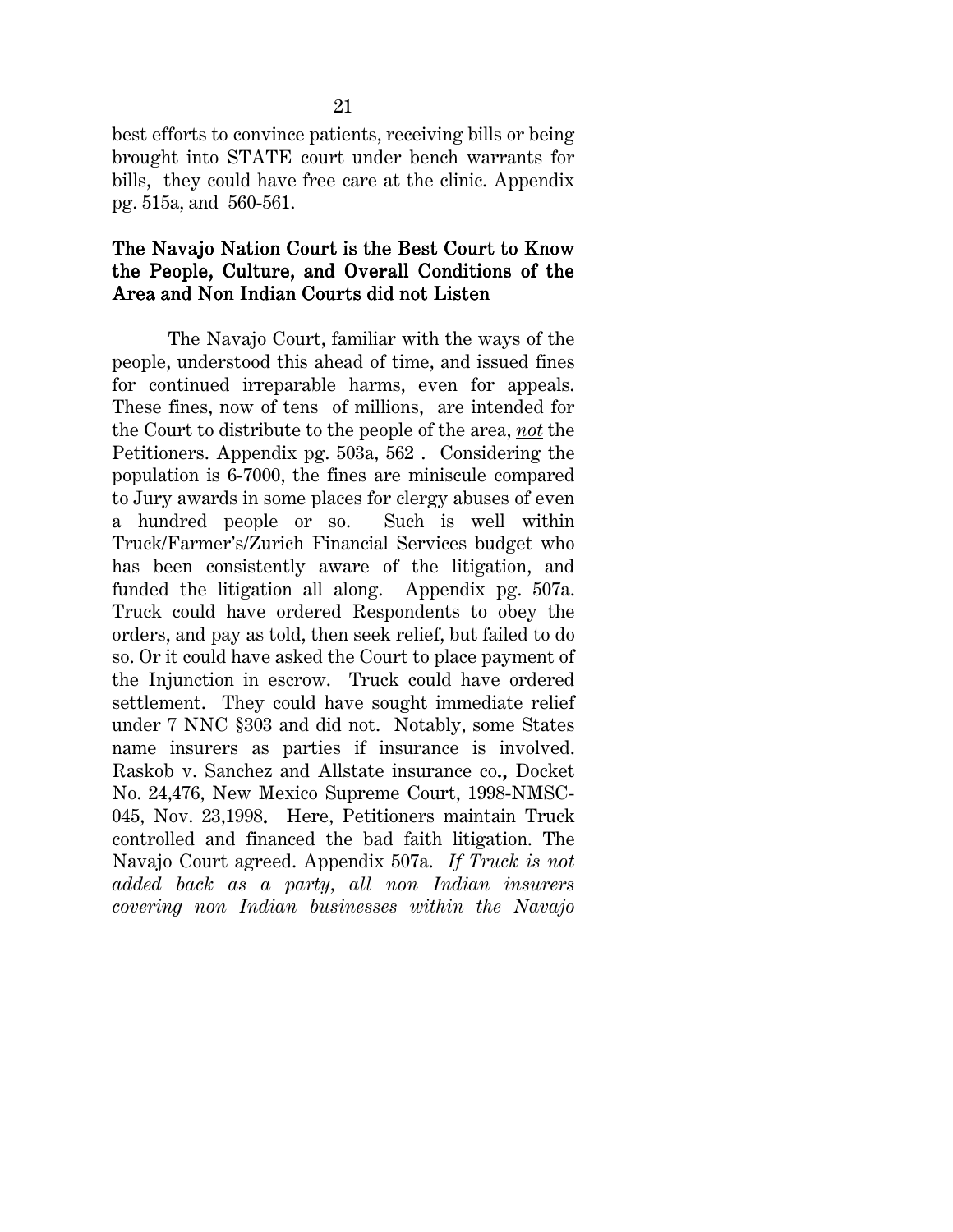*Nation, will not have to worry about paying claims to those injured who are not in a direct contractual relationship with the non Indian insurer.* As here, those not paid for injuries, have no courts of redress unless this petition is accepted. Such ideas violates BIA- sanctioned U.S. and Navajo public policy. Appendix pg. 507a.

 The false fraud claims against the Petitioners still arise to their harm in an area where memories of people are generation-ally long. Appendix pg. 560-561. The Court noted some diabetic patients had not been seen for three or more months and that there was a 250% drop in diabetic visits [increase in absentee rates]. Appendix pg. 469a. Aneth and Red Mesa Chapters governing the east Utah portion of the Navajo Nation, informed the Navajo Nation of the harms done to the people by displacing Petitioners (at the time Mr. Riggs was suspended). Appendix pg. 564a-571a.

By 2003, we can observe (1) an increase in the number of patients on dialysis and who are dying, and the interference with UNHS' management of the Montezuma Creek Clinic (Appendix pg. 557) despite Petitioners' best efforts to convince people to return to the clinic for their free federally insured health care; and (2) Dr. Jane Shelby analyzes a survey showing of the English speaking survey respondents, showing, 63 survey respondents still knew of people not going anywhere for care. (Appendix pg. 576a-577a). In 2002, the Senate Committee on Indian Affairs, Judge Robert Yazzie, of the Navajo Supreme Court, warned how essential Navajo Court authority over non Indians was vital to the safety of the Navajo people and self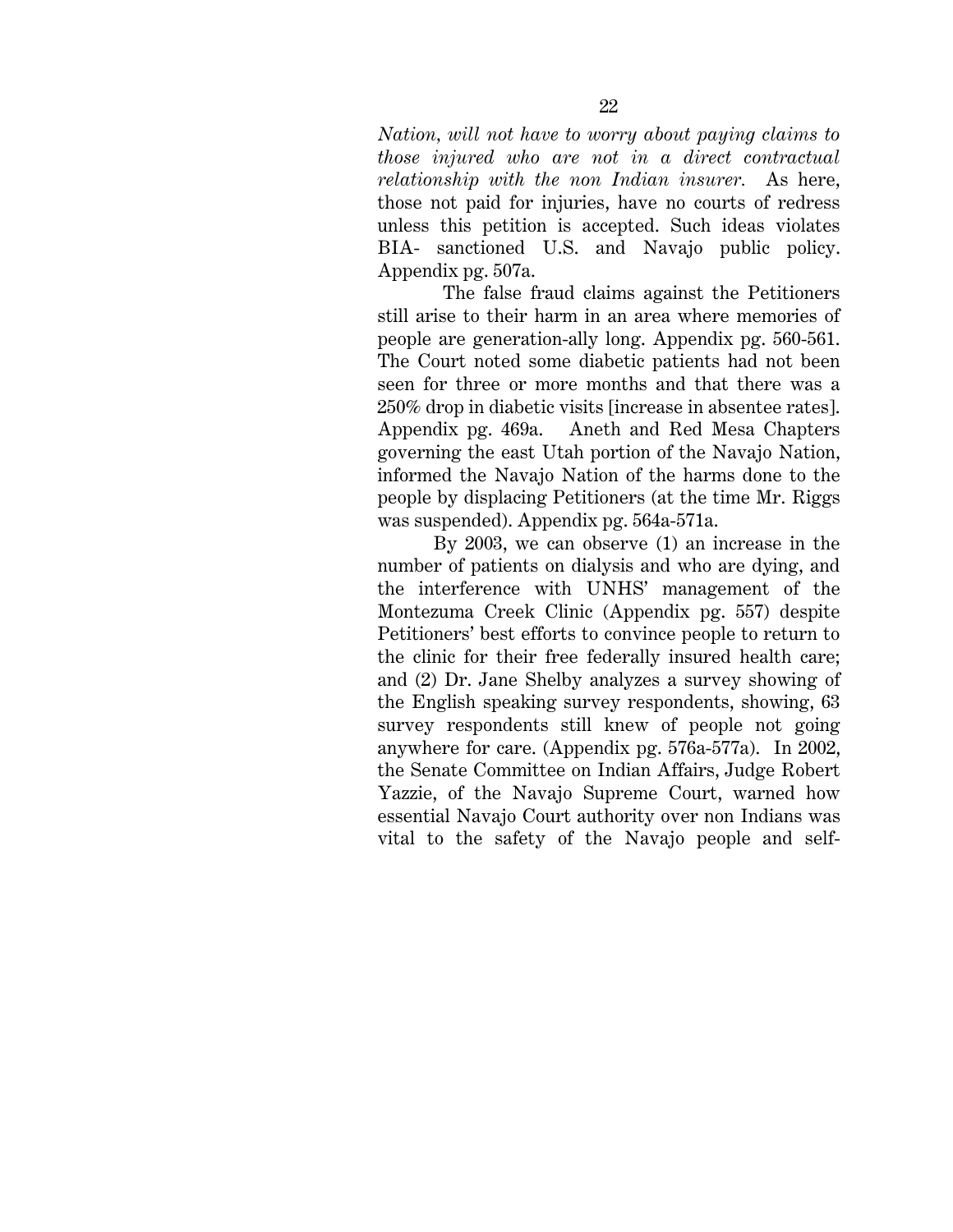governance. [19] The 2005 Utah Vital Statistics Table 22  $[20]$  shows a spike in the number of deaths of people in San Juan County for the years 2001 while the billing was still going on, and again in 2003 when the survey was taken. It is unknown in what area of the county these deaths occurred. Similarly, it is impossible to know how many effected patients moved out of the area or went to Colorado, New Mexico, or Arizona for treatment or to die.

#### Failure of the Respondents to Marshall any Law or Facts that Give Federal Courts Authority to Dismiss Them from a Navajo Court Action even under Montana and its Progeny, if Still Valid Law

 To date, contrary to the lower Court 'presumptions' for these Respondents, the Respondents have failed to marshal;

(1) any law or public policy they were upholding, enforcing, or not violating;

(2) any Utah law definitions of them carrying out 'police powers', as *Utah* defines them, (not Colorado or other states, as the  $10^{th}$  Circuit did (Appendix pg. 30a)

(3) any state law statutes demanding they voluntarily enter into the private business enterprise of operating a health clinic profiting from federal medical insurance of Navajo people, so as to lessen the property tax burdens on the northern county predominantly white tax payers;

 $\overline{a}$ 

<sup>19</sup> Address of Honorable Chief Justice Robert Yazzie to the Committee of Indian Affairs, 2000, section 6 'Juries' http://www.senate.gov/~scia/2002hrgs/022702trust/yazzie.PDF.

<sup>&</sup>lt;sup>20</sup> http://health.utah.gov/vitalrecords/pub\_vs/ia05/05bx.pdf page S-25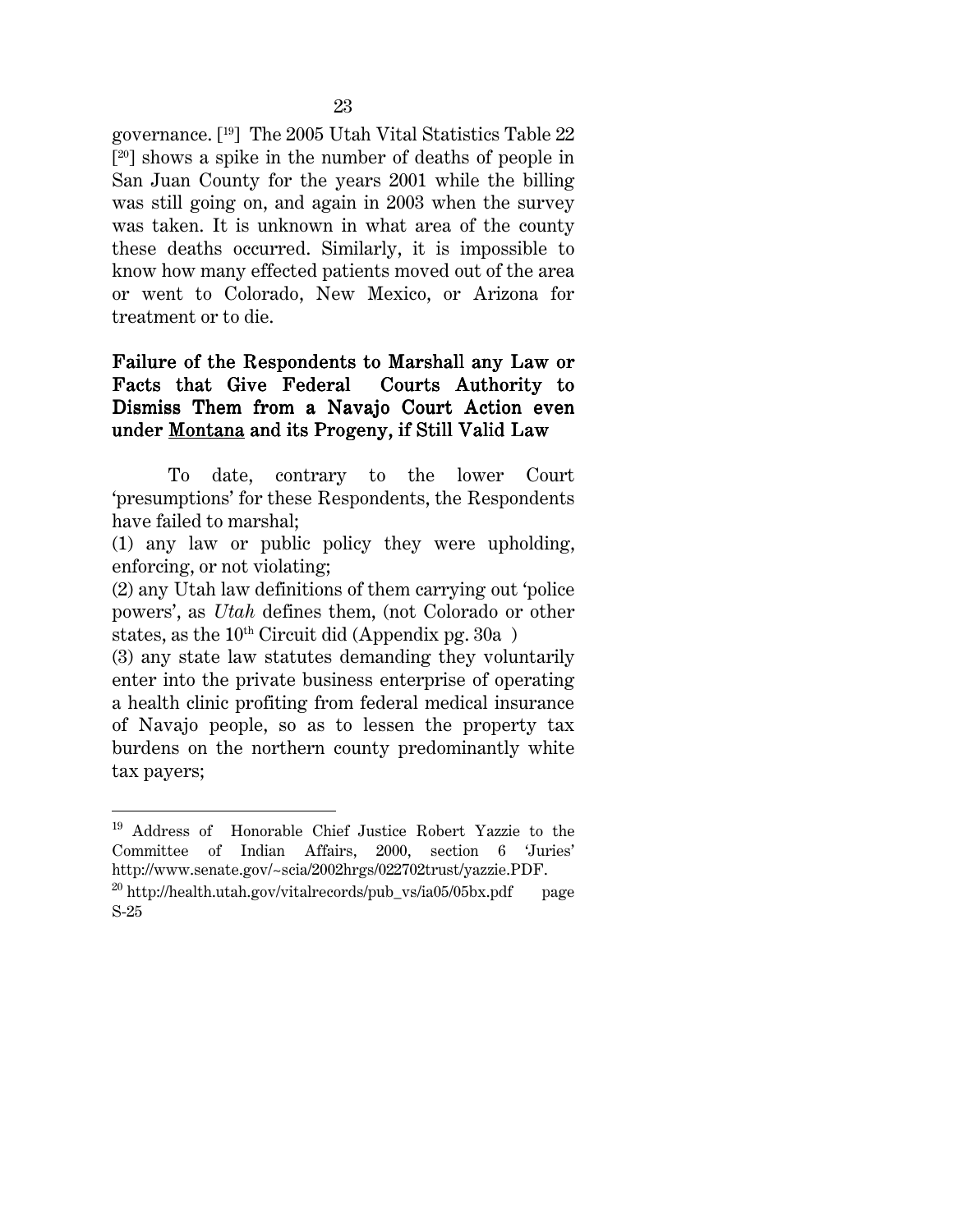(4) any facts or law as to how obeying this Navajo Court orders would have interfered with their *contractual duties,* to protect the patients, be sensitive to their cultures, and obey Tribal law, and bring the County government to a stand still (Appendix pg. 473a, 493a) ;

(5) any Utah state law that gives them immunity for NAVAJO law violations, is immunity outside Utah's legislative authority under Utah's disclaimer Enabling act and U.S. Constitutional Article VI, and Navajo Treaty of 1849 and 1868 limits,( McClanahan v. Arizona State Tax Comm'n, 411 U.S. 164 (1973); Warren Trading Post Co. v. Arizona Tax Comm'n, 380 U.S. 685, 690 (1965); Williams v. Lee, 358 U.S. 217, (1959) ( MacArthur at 978-979, 983, 1011 and fn. 176, 1013, 1053- 1054 and fn. 93, Appendix at 172a, 183a, 182a, 231a, 234a, 306a, 307a, 361a, 363a fn. 93));

 (6) any explanation of how, contrary to lower court factual findings relying SOLELY on County Counsel's colloquy, the County was not completely controlling the Health District's compliance with the Health Districts' voluntarily bid upon Indian Health Service independent contractor contract [21];

l

<sup>21</sup> The Navajo Court cites as to how Rick Bailey, was both the County Commission's administrator and the San Juan Health Service District's CEO. (Appendix pg. 476). He was counseled by San Juan County's attorney Craig Halls to be the Petitioner's administrative hearing officer, even though he participated in their termination and discipline. Appendix pg. 519a, and 460a. Ex Commissioner Maryboy's assertion in Court and by affidavit witnesses that the County Commissioners ran the Health District. Appendix pg. 514. All were named jointly and severally in Navajo Court and *did nothing* to argue differently in that Court. Theoretically, at least, if all rely on Mr. Halls non-State sanctioned Navajo law advice, and he is immune by these Courts for his civil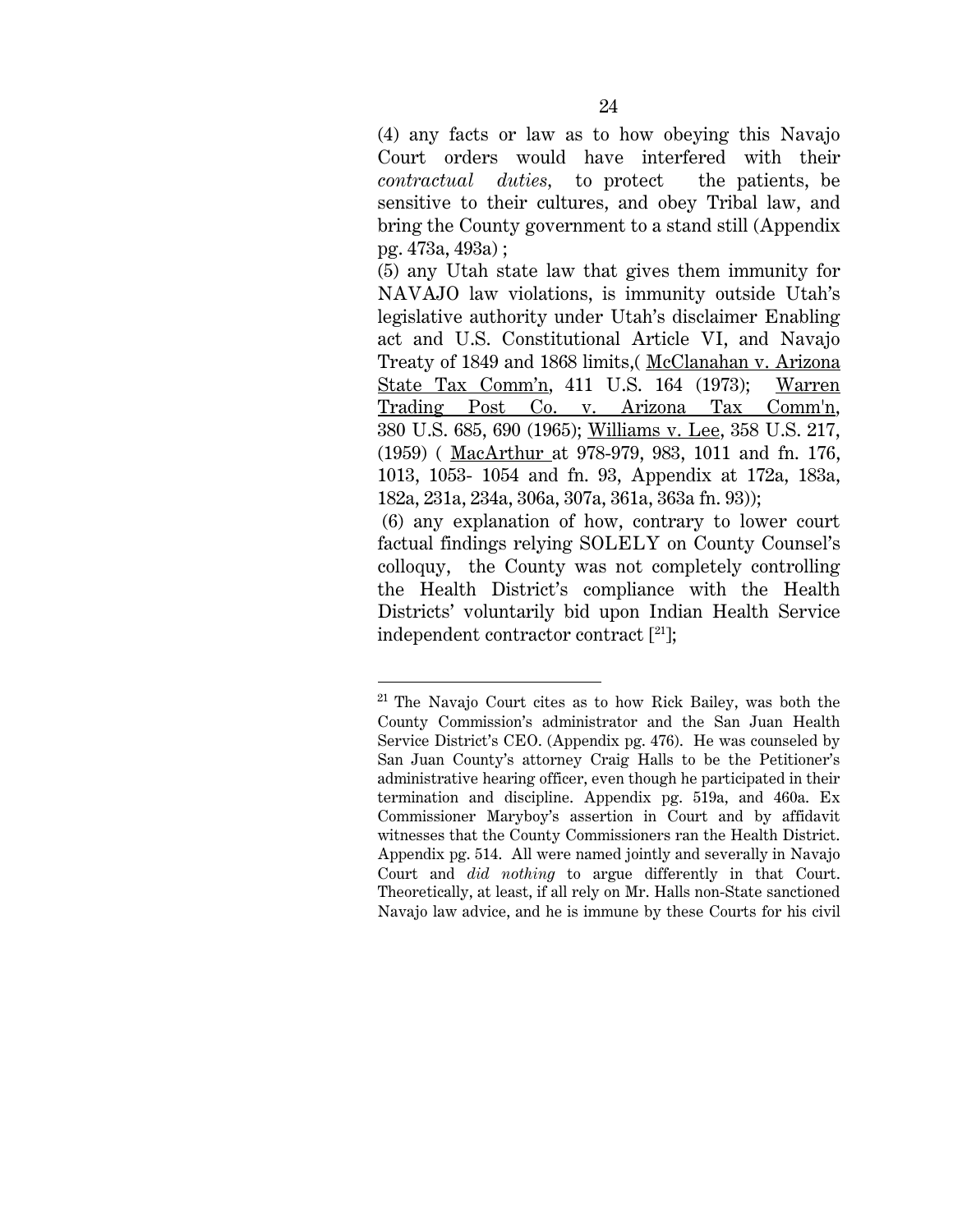(7) any explanation of how the state's fisc is at risk, or the State was ordering or requiring the Respondents intentionally harm these Patients, petitioners, and the Court, such that they should be cloaked with state sovereign immunity, Northern, supra;

 (8) Nor has a single case or statute been cited giving these privately insured quasi-corporate entities immunity for contract breaches, as identified by the Navajo Court. Appendix pg. 473a, 493a.

# REASONS FOR GRANTING THE PETITION

#### Standard of Review

The standard of review of a Federal Court's subject matter jurisdiction is *de novo*. High Country Citizens Alliance v. Clarke, 454 F.3d 1177, 1180 (10th Cir. 2006) (citations omitted). Likewise, interpretations of Treaties, Statutes, and the like are reviewed *de novo*. Utah v. Babbitt 53 F.3d 1145, 1148 (10th Cir. 1995).

Accepting this Petition, and granting Petitioners their relief, (1) will help resolve the following seven areas of conflicts in Indian Law, (2) will introduce six new or different approaches to resolving these conflicts, and (3) will harmonize Indian law with the 12 step plan endorsed by the United States, Navajo, and International Communities.

## List of Conflicts to be Resolved

 $\overline{\phantom{a}}$ 

Navajo law advice, outside a duty of a Utah state officer, then all will be immune- theoretically that is.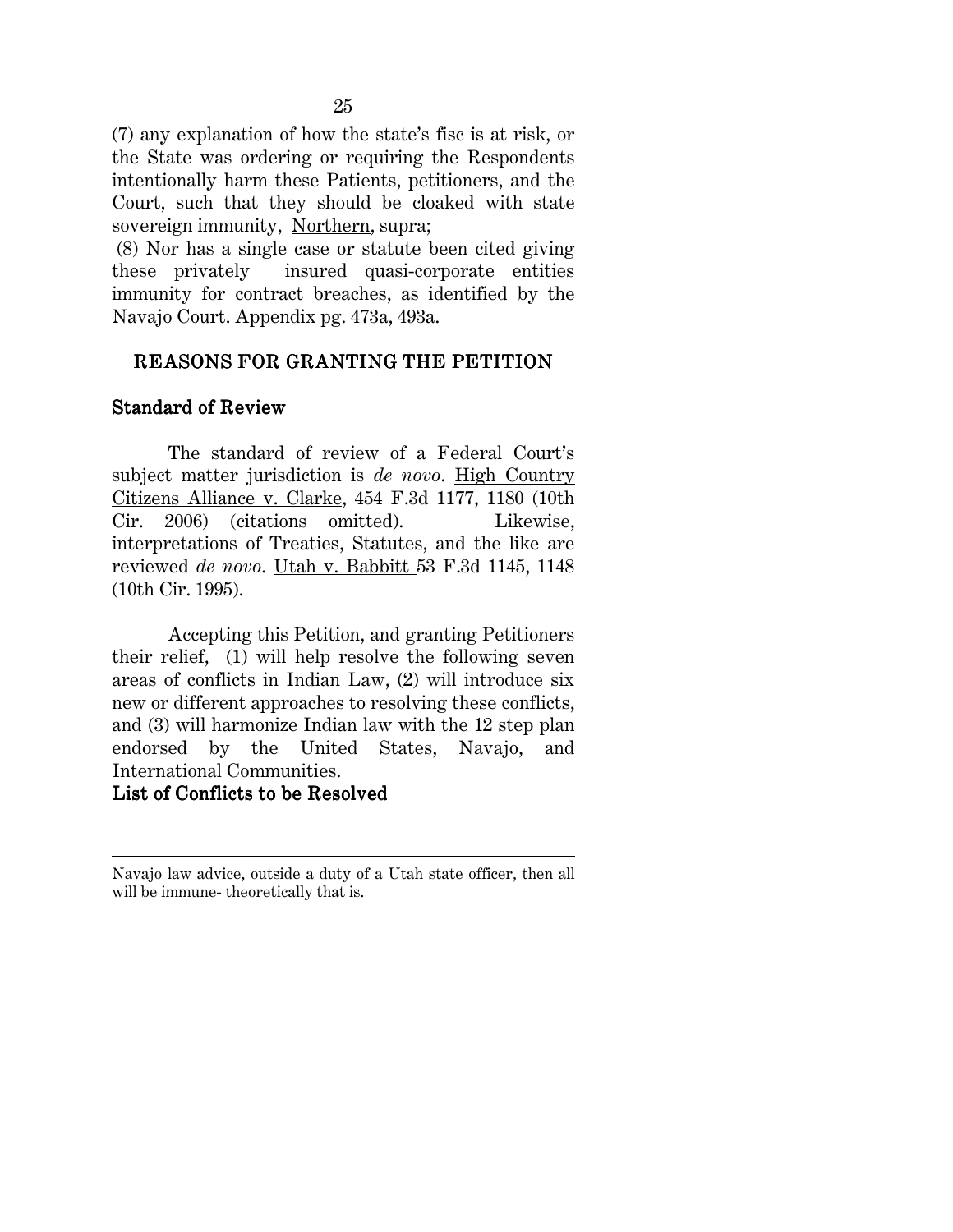Petitioners assert this petition should be accepted based on the appealed Tenth Circuit decision

(1) creating inter-circuit conflicts in giving federally recognized U.S. Indian Treaty Nation Courts comity or full faith and credit. (MacArthur at 1016-1017;Appendix pg. 241a);

(2) creating interstate conflicts on federal questions (MacArthur at 1018-1019;Appendix pg. 243);

(2) creating conflicts with Supreme Court decisions on federal questions, as discussed below (MacArthur generally throughout);

(3) raising questions of national importance, exemplified by how serious the damages to unprotected Tribal Court parties can be, as discussed above;

 (4) identifying other Supreme Court decisions where, Petitioners respectfully assert, this Court erred in not examining the unique Navajo history, and doing an extensive required *National Farmers Union Ins. Cos.* v. *Crow Tribe*, 471 U. S. 845, 855-856 (1985) analysis, of this Court's own authority, as in Atkinson (MacArthur at 962; Appendix pg. 140a) ;

(5) demonstrating Montana's doctrine is vague, unpredictable, without restraint on Courts as it is not moored to any currently viable laws, creating political, rather than judicial decisions, compare Montana with Hicks and Atkinson (MacArthur fns. 139, 232, and 90; Appendix pgs. 358a, 427a, 362.)

(6) *de facto* eliminates Navajo culture and tradition as a basis for Navajo Court rulings, *contra* Congressional purposes of the Indian Civil Rights Act as predicted by Santa Clara Pueblo. MacArthur at 995, Appendix pg. 204a.

(7) conflicting with new Tenth Circuit law Minor v. Muskegee Creek Nation, 2007 U.S. App. LEXIS 22432, issued September 19,2007 (Not allowing non Indian to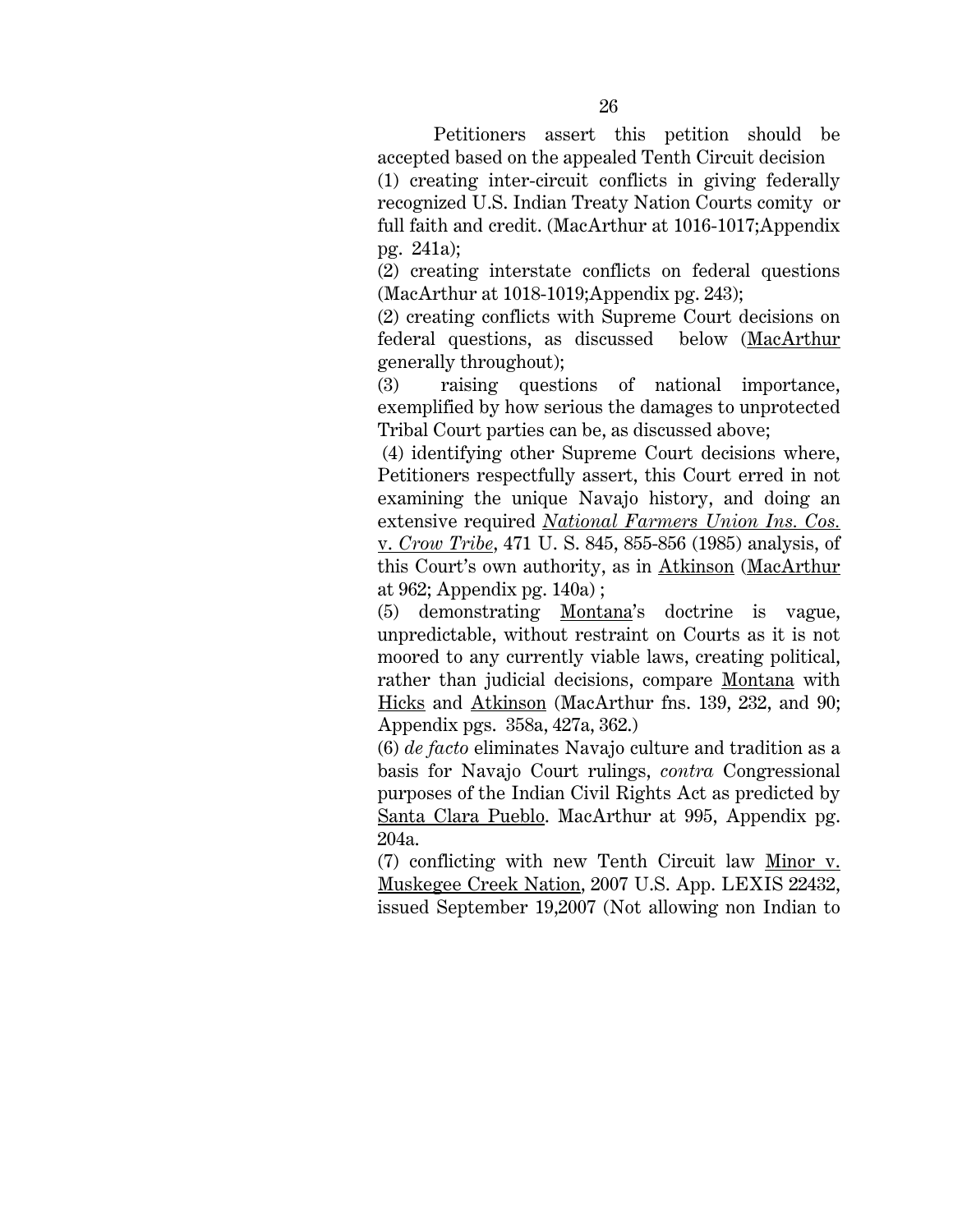challenge the authority of the Court over non Indians, since the Nation has the same sovereign immunity from suit as the United States.)

#### The Petition Should be Accepted Because Petitioners Present Six Revolutionary Arguments as to Why the Lower Courts Acted Outside Their Subject Matter Jurisdiction and Conflicts can be **Resolved**

 Petitioners are grateful to the U.S. District Court's exhaustive efforts in this case that enlightens all concerned as published in MacArthur v. San Juan County, 416 F. Supp. 2d 1098, 2005 U.S. Dist. LEXIS 25235 (D. Utah, 2005) and attached to the petition in accord with the Supreme Court rules. U. S. v. Lara 2004 U.S. LEXIS 2738,\*23-25;541 U.S. 193), and Lone Wolf v. Hitchcock, 187 U.S. 553, 565, 23 S.Ct. 216, 221, 47 L.Ed. 299 (1903) , agree Congress' authority is plenary in Indian affairs. If 'plenary', then the Courts have correspondingly none. The Executive's authority in foreign affairs and international law is without question. Pink, Belmont, Curtiss, Dames, Youngstown, *supra*. This Court's duty to examine its own jurisdiction an adjust its own powers accordingly is without question. Freytag v. Commissioner, 501 U.S. 868 (1991)(J. Scalia concurrence). Congress leaves the Federal Court no authority to review Navajo Court decisions, and the Constitution obliges it to enforce Treaties and statutes and executive agreements, conflicts in Indian law are resolved. Santa Clara at 65- 66. MacArthur at 988. Appendix pg. 191a.

 $(1)$  The Navajo Orders were issued pursuant to an Executive Agreement, protected and consistent with Treaties and statutes. Just as this Court observed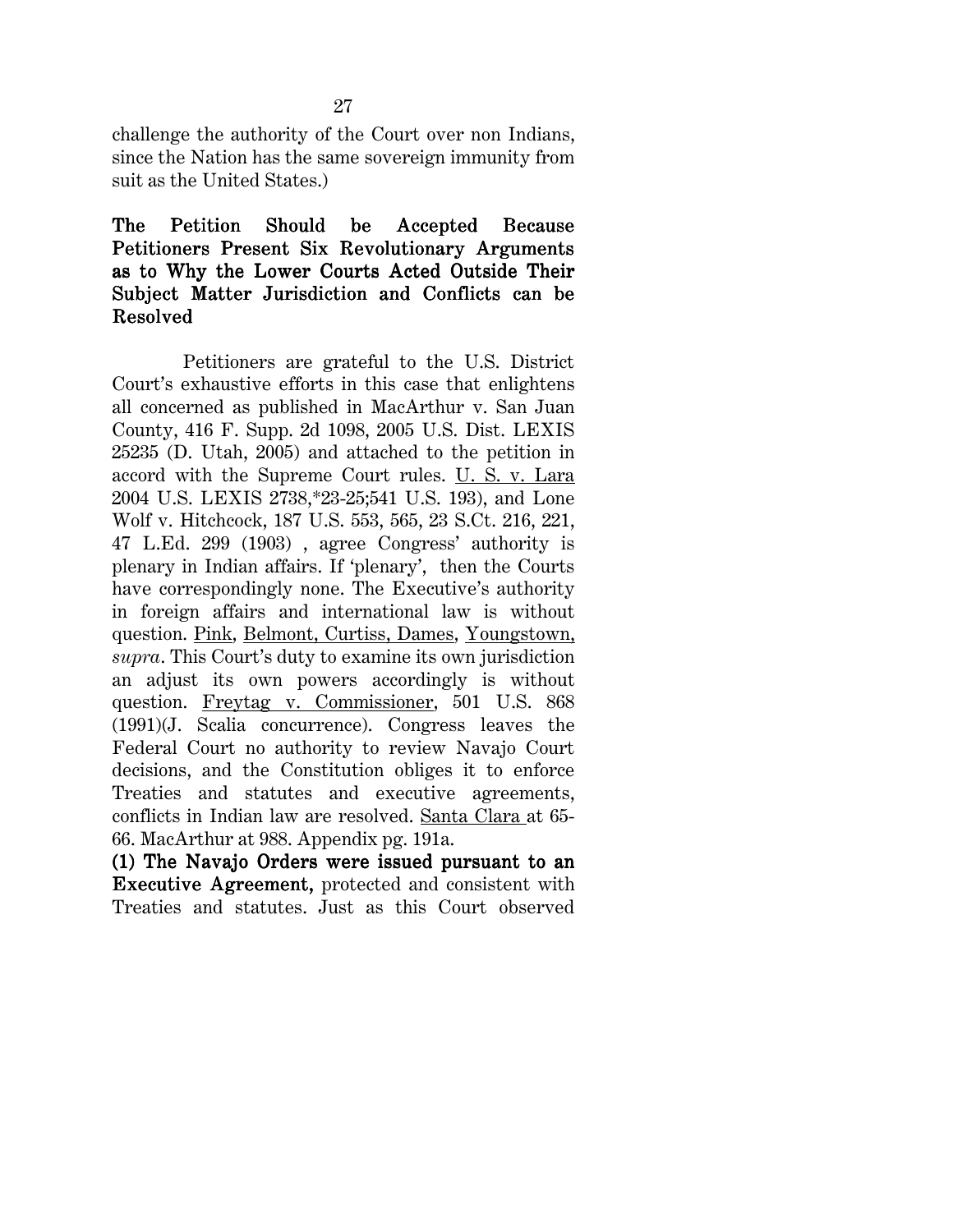Russian decrees to be the U.S. Constitution's Article VI Supreme Law of the Land, binding on all courts without policy review, so should the Navajo decrees be treated likewise. Pink, Belmont, Curtiss Dames ;Missouri v. Holland,, *supra.* Contrary to the Tenth Circuit's holding that enforcement of Tribal Orders is within the Federal Court's discretion (Appendix pg. 2a), it is mandatory, or otherwise a Court is interfering with the will of the people as a whole. Id. The MacArthur Court did not discuss the Bureau of Indian Affairs Contract, though it was submitted to the Court. Appendix pg. 318a. MacArthur at fn. 4.

(2) It is 'irrebuttable' that Congress and the (2) It is 'irrebuttable' that Congress and the Executive have pre-empted and reversed *Montana*'s doctrine's presumption against Tribal Court authority over non Indians, also, correspondingly eliminating this Court's subject matter jurisdiction to review the Navajo Nation Court actions.[22 ]Appendix pgs. 190a-192a. MacArthur at 988-989. Congressional and Executive actions have restored to the Navajo

 $\overline{a}$ 

 $22$  The 2000 repeal of the allotment act (25 USC §§301-303) ( $Ex$ ) *Parte McCardle*, 74 U.S. 506 (1868)); The Indian Civil Rights Act of 1968 (25 U.S.C. §§1301-1326); the Indian Self-Determination Act (25 U.S.C. §§450, 450a-450nn); the Tribal Justice Support Act (25 U.S.C. §§3601-3631); the Indian Tribal Justice Support and Legal Assistance Act of 2000 (25 U.S.C. §§3651-3681); the Indian selfgovernance act (25 U.S.C. 458aa et seq.); Utah's Enabling Act of 1894 Section 3 Second, Section 6;; the Congressional Act of March 1, 1933. 47 Stat., 1418 "An Act To permanently set aside certain lands in Utah as an addition to the Navajo Indian Reservation, and for other purposes." ("1933 act"); Chapter 570, August 9, 1937. | [H. R. 6958.] 50 Stat., 564 (federal appropriations bill for 1938 reimbursing the Navajo Nation for its purchase of the lands in the 1933 act.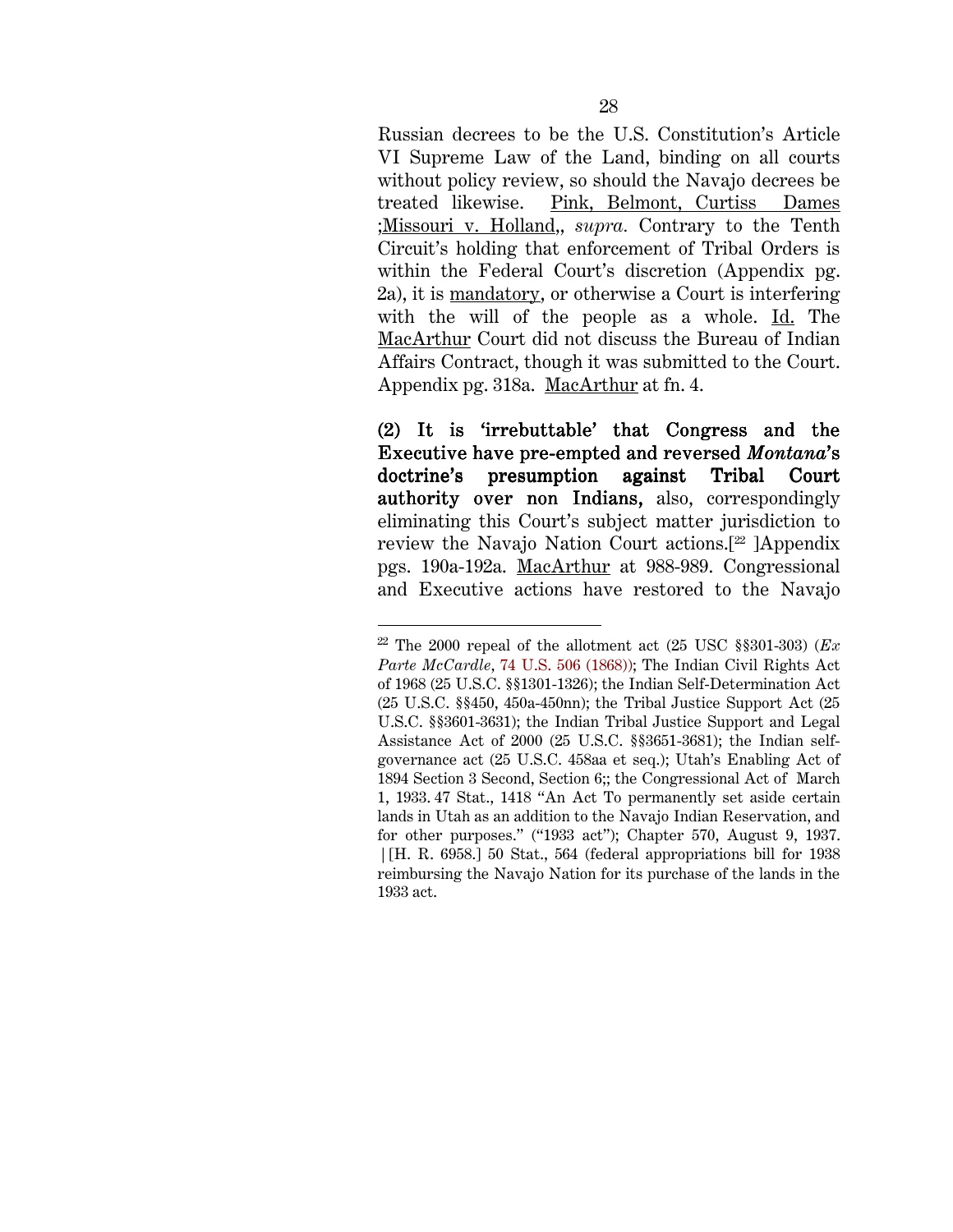Nation the civil jurisdiction it had over all within its borders, taken initially by the BIA Court of Indian Offenses, in 1892 (MacArthur at 966, Appendix pg. 145a-147a) without its formal permission or compensation payment. Such reasoning is in accord with International Treaties, the Article VI supreme law of the land. See; a. The Treaty of Guadalupe Hildago of 1848,( signed March 16, 1848 and ratifications exchanged May 30, 1848) Art. XI promises exclusive United States authority over the Mexicantreaty bound Navajo Nation; b. The U.S.-Navajo Treaty of 1849 (9 stat. 974) Article 1 promises 'forever' exclusive federal government 'jurisdiction and protection' over the Navajo Nation; c. Treaty of 1868 does not restrict this promise as upheld by this court; d. The U.N. charter was ratified and signed United Nations Charter, art. 73(a), and (b), 59 Stat. 1031, 1051(June 26, 1945 (recognizing self-determination of states territories); e. the U.N. International Covenant on Civil and Political Rights, )(signed 5 Oct.1977 ratified 8 Jun 1992) Art. 1 (recognizing selfdetermination for Indian Nations), Art. 16, Art.17 sec. 1 (entitled to be free from unlawful attacks on his honour or reputation), Art. 26 (equality before the law), Art. 27 (preserving ethnic minority rights to enjoy their own culture, religion, and language), signed 5 Oct 1977, ratified 8 Jun 1992 .

#### (3) The  $Atkinson Court ruling was in error.$

(a) using Montana's Crow Nation Treaty and history to effectively displaces Congressional purposes of the Navajo Nation treaties of 1849 and 1868, and 1933 Aneth Extension Act and Utah law. MacArthur at 962 (Appendix pg. 140a),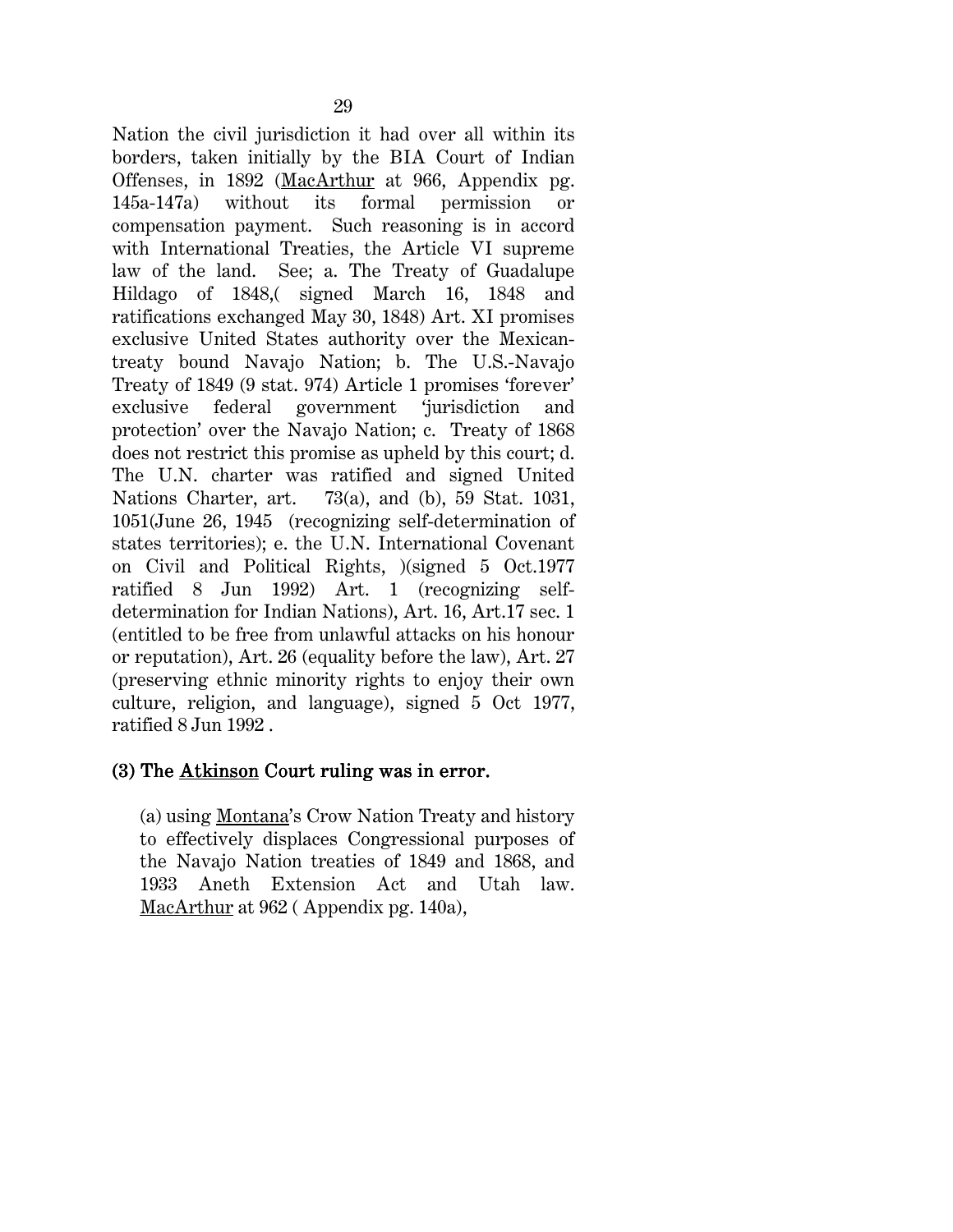(b) failing to observe the Navajo Nation is like unto the Choctaw and Cherokee Nations the *Montana* Court exempted from its doctrine, Montana fn. 5, as verified by this Court's Navajo trilogy, as found in McClanahan v. Arizona State Tax Comm'n, 411 U.S. 164 (1973); Warren Trading Post Co. v. Arizona Tax Comm'n, 380 U.S. 685, 690 (1965); Williams v. Lee, 358 U.S. 217, (1959) ( MacArthur at 978-979, 983, 1011 and fn. 176, 1013, 1053- 1054 and fn. 93, Appendix at 172a, 183a, 182a, 231a, 234a, 306a, 307a, 361a, 363a fn. 93).

 $(4)$  Congress never gave its required authority to Federal Courts to review Navajo Court decisions. Santa Clara, *supra*. Iowa Mutual Ins. Co. v. LaPlante, 480 U.S. 9 (1987). Congress affirmatively displaced such Federal Court presumptions, and thus, its authority to review Navajo Nation sovereign's Court decisions. MacArthur at 995, Appendix pg. 204a.

 $(5)$  All other branches of law are superior authorities in Indian affairs to 1981 judicially made federal common law of Montana and its progeny. Santa Clara Pueblo, *supra*. Lone Wolf*, supra*. This Tenth Circuit decision shows all known Indian law, other than Montana and is progeny, observes Navajo law and Navajo Courts are the exclusive law and forum for resolving civil disputes within the Navajo Nation over Indians and non Indians alike. Congress expressly prohibits state law from applying therein under 25 U.S.C. §§1322-1326, McClanahan, Warren, Williams, supra. MacArthur at 995, Appendix pg. 202a-203a.

#### (6) The United States and the International (6) The United States and the International Community accept, ratify, uphold a design of Indian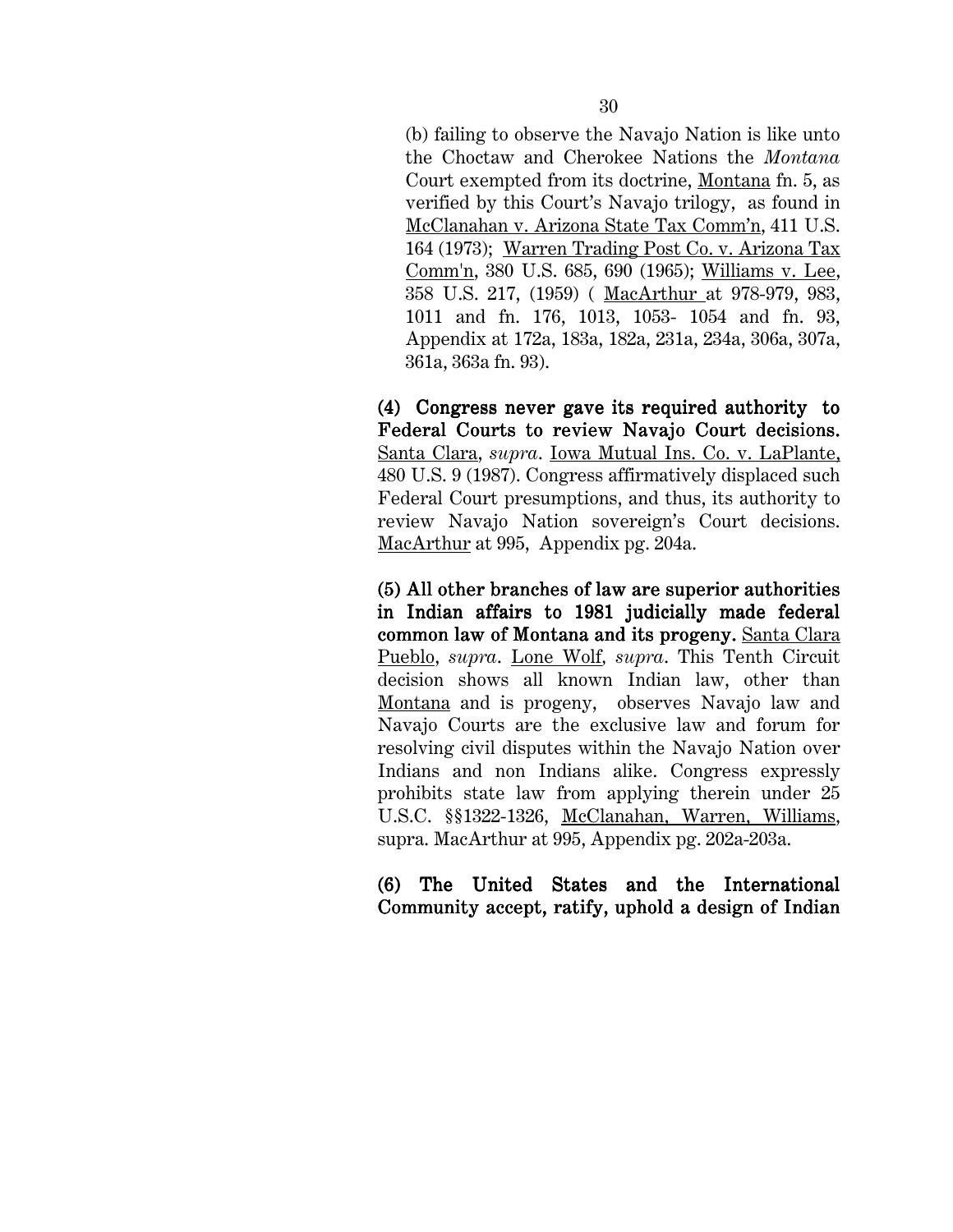Nation self-determination that supersedes state interests. This tragic case demonstrates why Tribal Court authority over non Indians is essential to self governance, as Congress dictates in 25 U.S.C. §§1301(2) and 1302(8), to protect all 'people', Indian and non Indian alike, within the Navajo Nation exterior borders.

Based on the foregoing, all the lower court actions that refuse to enforce the Navajo Court orders are void, as if they never occurred. Elliot v. Piersol, 1 Pet. 328, 340, (1828). See Void Judgment Black's Law Dictionary Sixth Edition Page 1574. The retrying of the case that took place in each lower court is void. Hilton v. Guyot, 159 U.S. 113, 203 (1895) ("[T]he merits of the case should not . . . be tried afresh . . . upon the mere assertion. . . that the judgment was erroneous in law or in fact.").

Accepting this Petition and Granting Petitioners Their Tendered Solution to Indian Law Conflicts is Consistent with America's 12 Step Plan for United States Indian Nation Self-Determination and Self-Governance.

The U.S. District Court's outstanding National Farmer's analysis shows the Montana doctrine violates 12 foundational legal principals of American Indian law. All the above law sources with which Montana conflicts, upholds these bedrock principals.

(1) Treaties and statutes thereto are the supreme law of the land binding on Federal Judges and states. Art. VI. U.S. Constitution. MacArthur pg. 987, Appendix pg. 187a.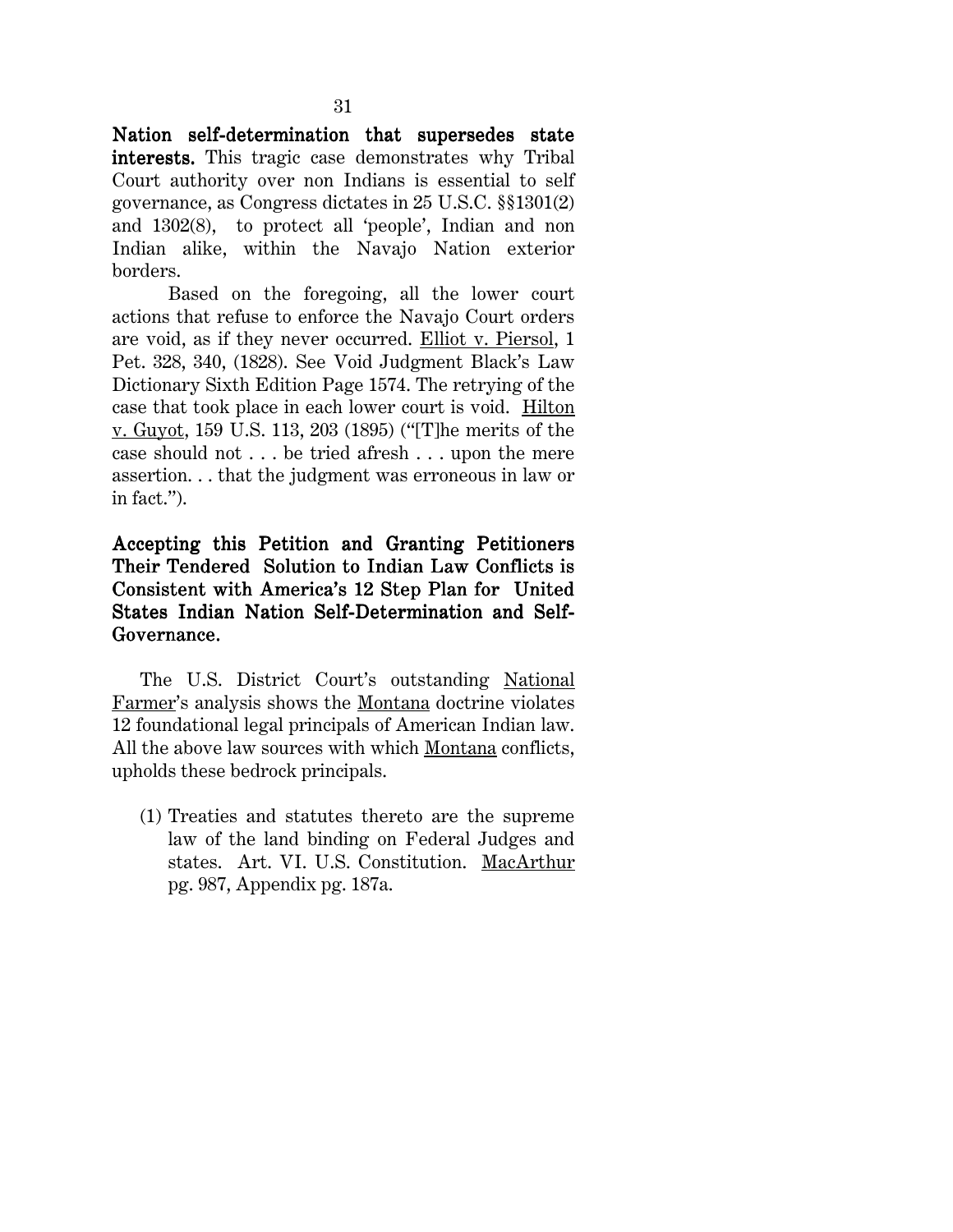- (2) America as a whole has adopted the Treaties supporting equal protection of Navajo law over Indian and non Indian alike, and Navajo Nation self-determination and self-governance abilities to prevent harm to any 'person' within its Navajo Nation Indian Country. See, Treaties and statutes cited above.
- (3) Congress carries out these Treaties by statutes including particularly, 25 U.S.C. §§3601 et seq; and §§3651 et seq.. MacArthur at 988, Appendix pg. 191.
- (4) (In keeping with these Treaties' requirements, the U.S. promises to the world, that all 'persons' have 'equal' access to legal remedies. [<sup>23</sup>]

 $\overline{\phantom{a}}$ 

 $23$  1994 Report of the United States of America to the UN Committee on Human Rights Concerning the International Covenant on Civil and Political Rights, Article 3("The rights enumerated in the Covenant and provided by U.S. law are guaranteed equally to men and women in the United States"); Article 1, II Native Americans ("The Supreme Court has held that tribal courts are the proper forum for the adjudication of civil disputes involving Native Americans and non-Native Americans arising on a reservation. Fisher v. District Court, 424 U.S. 382 (1976). "Tribal authority over the activities of non-Indians on reservation lands is an important part of tribal sovereignty, and, as a result, "[c]ivil jurisdiction over such activities presumptively lies in the tribal courts, unless affirmatively limited by a specific treaty provision or federal statute." Iowa mutual Ins. Co. v. LaPlante, 480 U.S. 9, 18 (1987).");

Second and Third Periodic Report of the United States of America to the UN Committee on Human Rights Concerning the International Covenant on Civil and Political Rights ¶¶18, 21, 26 and Article 26¶ 437 ("….all persons in the United States are equal before the law. …. all persons in the United States enjoy the equal protection of the laws.......") http://www.state.gov/g/drl/rls/55504.htm#art2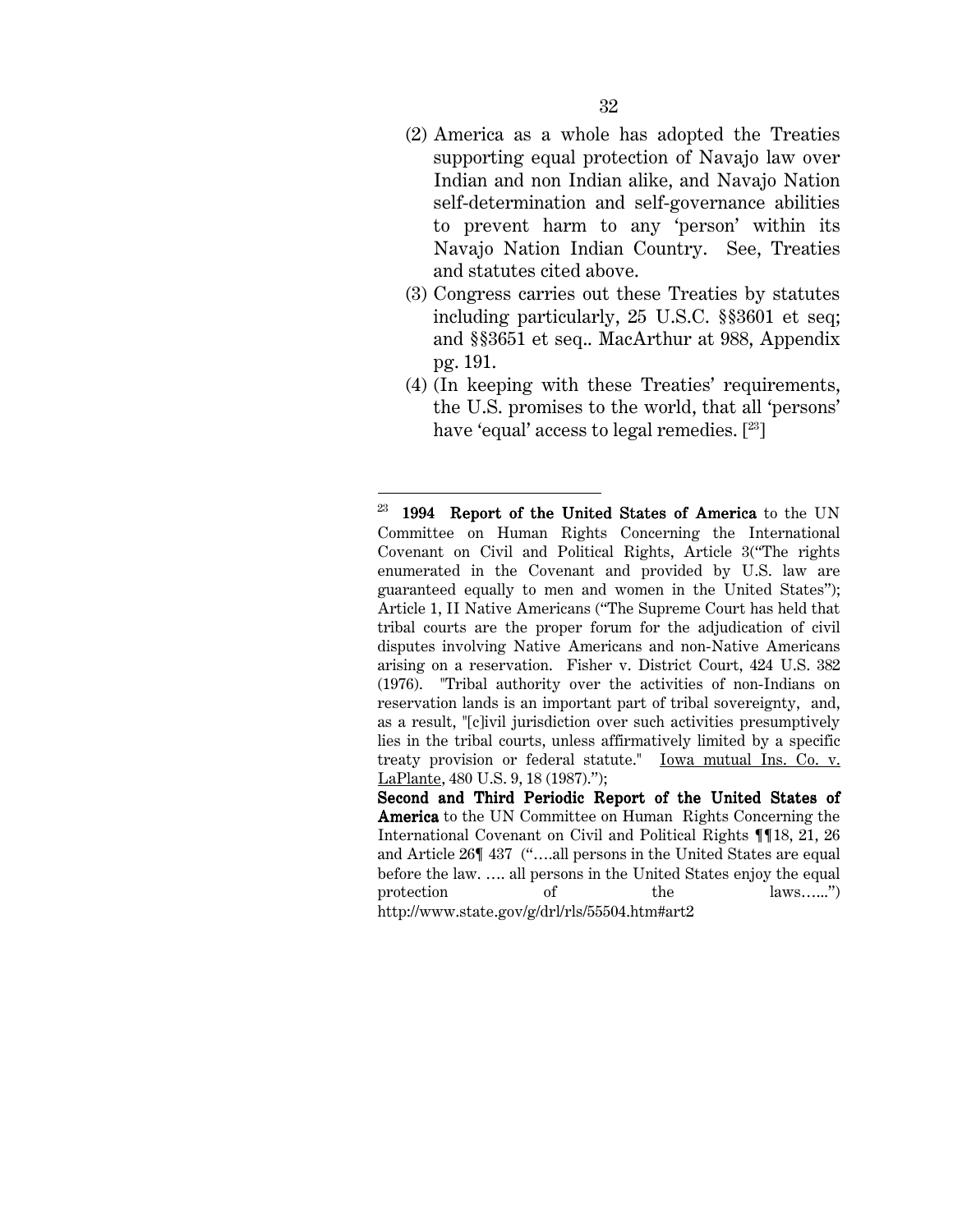- (5) (The President has authority to enter not only Treaties, but also Executive Agreements, as the Article VI supreme law of the land.  $[24]$
- (6) Indian Nations have a sovereign-to sovereign relationship with the United States not subject to state laws. McClanahan and Progeny. MacArthur at 944 fn. 76, Appendix pg. 354a-355a. .
- (7) Federal Courts have a mandatory duty to enforce and uphold court orders fostered and protected by Executive Agreements including those made with the Navajo Nation judicial program, to provide judicial services in the Navajo Nation, enforcing Navajo law, equally in a uniform and fair manner, (Appendix pg. 548 et seq ) constitute the Executive carrying out Treaty obligations and statutory expressions of those obligations found in the Indian Self-Determination Act, enforcing the U.N. International Covenant of Civil and Political Rights Treaty, U.N. charter, the Supreme Law of the Land. Article VI. Pink, Belmont, *supra*.
- (8) Aside from the Indian Civil Rights act, Congress and the Executive have never diminished Navajo Court authority over non Indians, MacArthur at 989, fn. 139, Appendix pg. 385 fn. 139, and has affirmatively barred state law from applying therein. Utah Enabling Act, 1933 act, 25 U.S.C. §§1323-1326, Santa Clara, McClanahan, Williams, Warren, *supra*

 $\overline{\phantom{a}}$ 

<sup>&</sup>lt;sup>24</sup> Pink, Belmont, Dames, Curtiss, and Youngstown Sheet and Tube Co. v. Sawyer*, 343 U.S. 579*, 585-86(1952)(President's power is the strongest when it is furthering a Constitutional or and act of Congress). MacArthur at 943, fn. 75, Appendix pg. 352a fn. 75.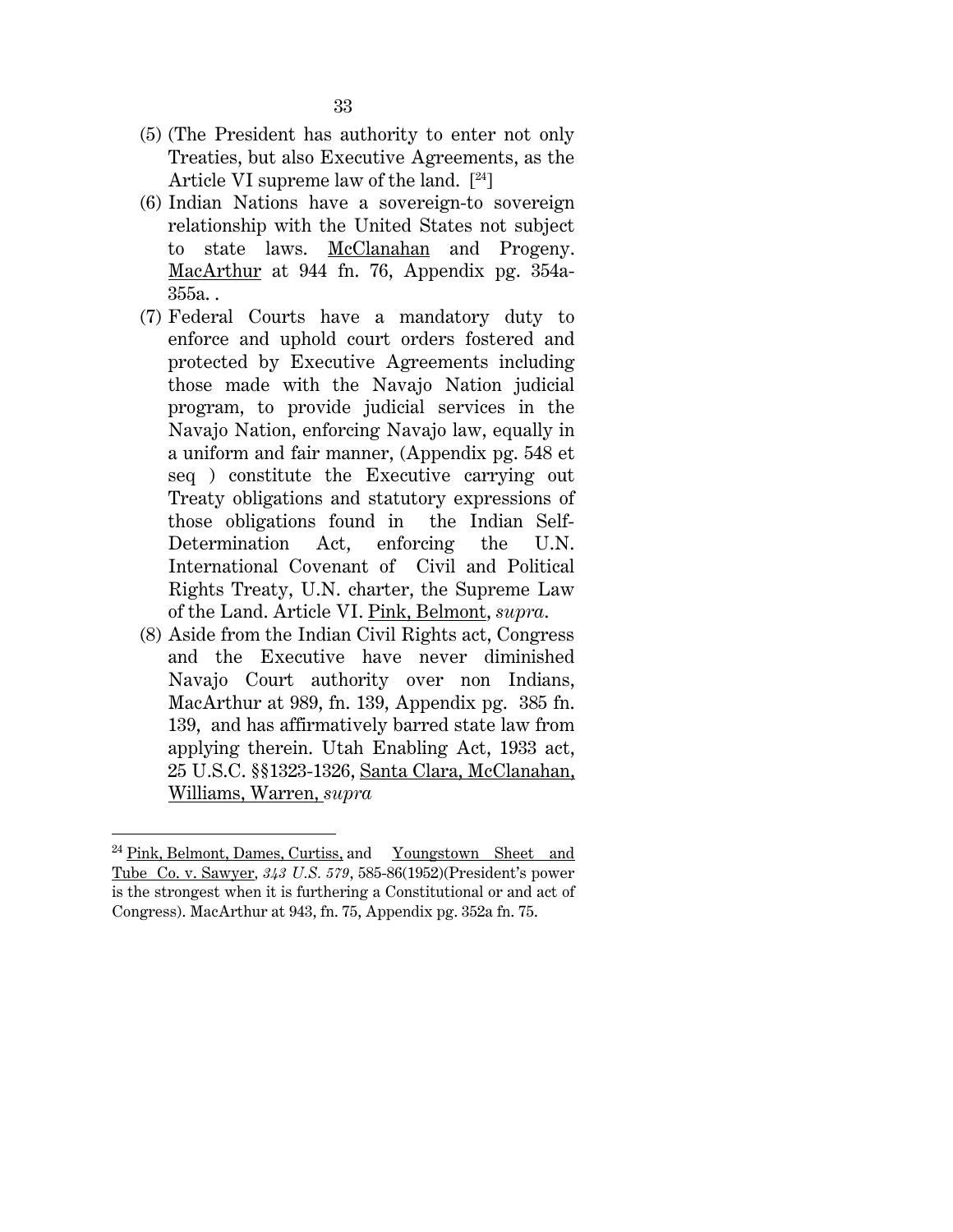- (9) The Treaty-, Statute-, Executive Agreement sanctioned- Navajo Bill of Rights and Navajo statutes 7 NNC §§253, 254, *supra*, mandates Navajo law apply equally to all people, persons, entities, on all land types, no matter the land type or ownership, within Navajo Nation borders, previously adopted, and not diminished by the Indian Civil Rights Act, is the Supreme Law of the Land, Navajo orders binding on all States and Judges. Article VI, Pink, Belmont, Curtiss, Dames, Youngstown Sheet and Tube Co. v. Sawyer*, 343 U.S. 579*, 585- 86(1952)(President's power is the strongest when it is furthering a Constitutional or and act of Congress).
- (10) Article III Courts are not allowed to write law from the bench, as doing so would infringe on both the Congress and Executive authority. MacArthur at 954 fn. 93 . Appendix pg. 538a, fn. 93. Montana is "judicially made" federal common law. MacArthur at 987, citing Lara, *supra*; Appendix pg. 188a.
- (11) Article III Courts are bound to the U.S. fiduciary trust responsibility to the Indian Nations.
	- a. Chief Justice John Marshall's opinion in Cherokee Nation v. Georgia (1831), 30 U.S. 1,(1831) held Indian tribes are "domestic dependent nations" resembling "that of a ward.";
	- b. In Worcester v. Georgia 31 U.S. 515 (1832) Marshall referred to tribes as being "under the protection of the United States."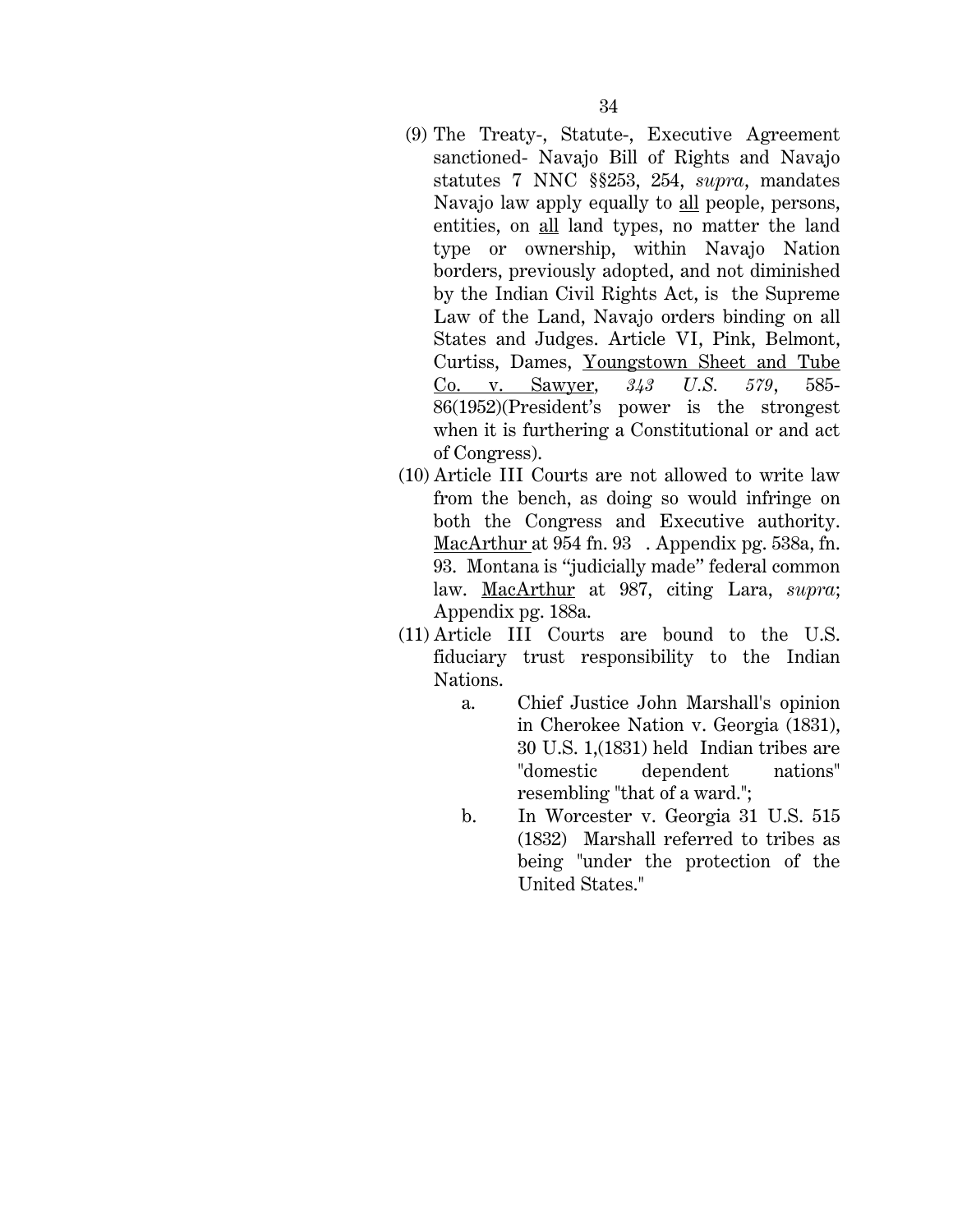- c. Morton v. Mancari 417 U.S. 535 (1974)cited to "Congress's unique obligations toward the Indian....";
- d. In Nevada v. U.S. (1983) 463 U.S. 110, 103 S.Ct. 2906, 7 L.Ed.2d 509 (1983) the Court emphasized that the "United States owes a strong fiduciary duty to its Indian wards."
- (12) Congress has not authorized Article III Courts to review Tribal Court actions, save habeas relief in criminal cases (25 U.S.C. §1303). Santa Clara Pueblo pgs. 65-66 and fn. 26

Petitioners have found no law contrary to these 12 principals enforcing the Navajo orders, decrees, judgments of all types, upholds. Most respectfully, there is no authority for Federal Courts to violate them. U.S.-drafted Navajo treaties of 1849 and 1868, protected by U.N. treaties sighted above, Executive agreements and statutes, are contracts to be read broadly and favorably for the Indians, and keeping with America's fiduciary duty to the U.S./Navajo citizens and persons protected within the Navajo nation. McClanahan and Progeny. Kinney v. Clark, 1844 U.S. Lexis 32, \*, 43 U.S. 76.

## **CONCLUSION**

Based on the foregoing, Petitioners pray for this Court to accept their petition and to grant them all other relief that is fair in equity and just under the law.

Respectfully submitted Susan Rose (Smith-Schildmeyer) Counsel of Record